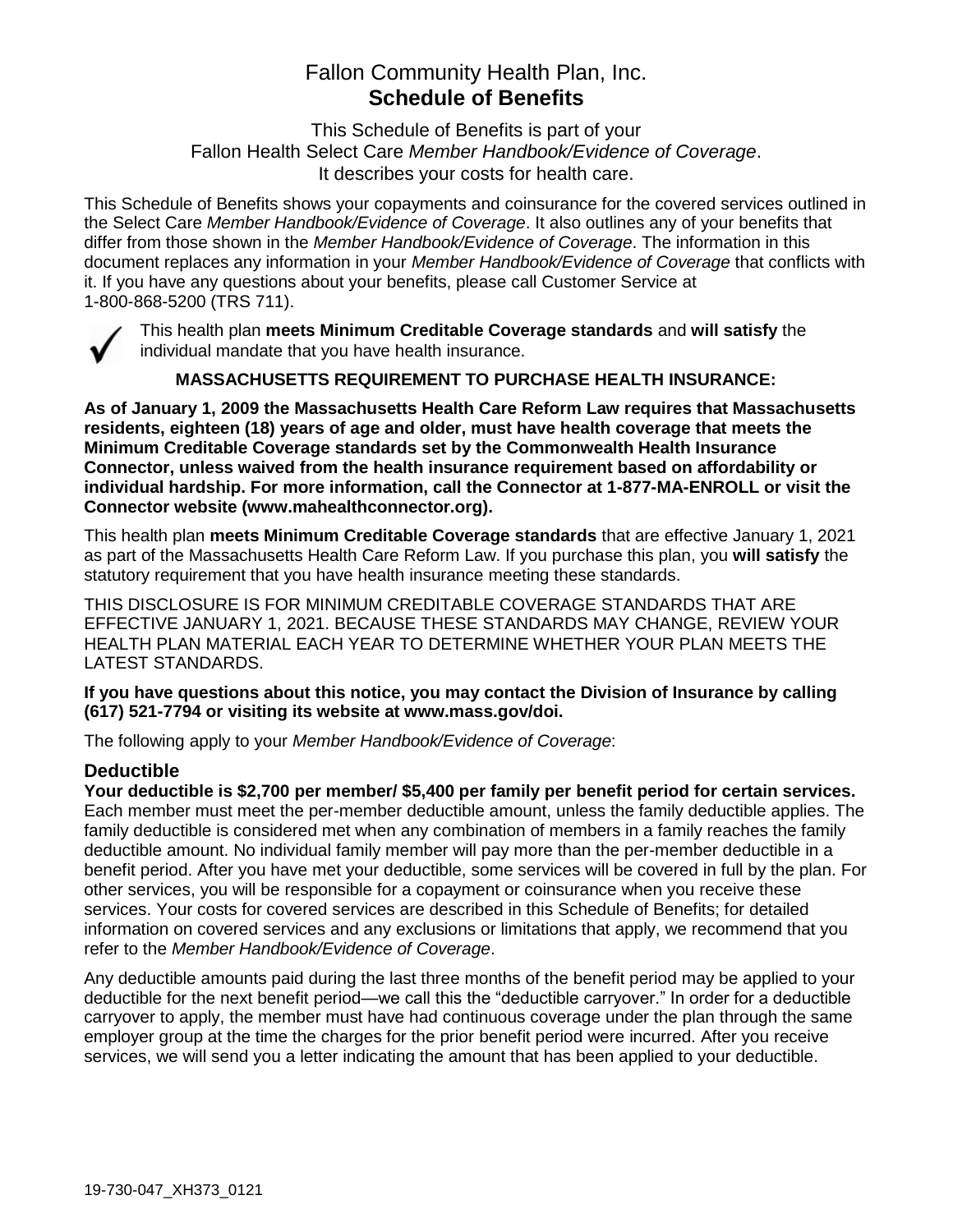#### **Out-of-pocket maximum**

There is a limit to your out-of-pocket costs each benefit period. This is called your out-of-pocket maximum. The out-of-pocket maximum includes your deductible, coinsurance and copayments you pay. It does not include your plan premium. **Your out-of-pocket maximum is \$8,550 per member or \$17,100 per family**. Each member must meet the per-member out-of-pocket maximum, unless the family out-of-pocket maximum applies. The family out-of-pocket maximum is considered met when any combination of members in a family reaches the family out-of-pocket maximum. Please note that once any one member in a family accumulates **\$8,550** in out-of-pocket costs, that family member's out-ofpocket maximum is considered met, and that family member will have no additional out-of-pocket costs for the remainder of the benefit period.

#### **Domestic partner coverage**

You may include a domestic partner and his/her dependents under your family coverage. A domestic partner is defined as a partner of the same or opposite sex whom you have registered with your employer for eligibility for benefits, and have included under your family coverage for health insurance.

#### **It Fits! ™ benefit**

Your contract includes coverage for services provided under the It Fits! ™ program to a maximum of \$150.

#### **SmartShopper program**

Your contract includes coverage for services provided under the SmartShopper program. Please go to the Fallon Health website at www.fallonhealth.org and visit the member portal for details.

#### **Covered services**

The following chart shows your costs for covered services. These costs apply to the services in the **Description of benefits** section of your *Member Handbook/Evidence of Coverage*. In summary, your responsibilities are as follows: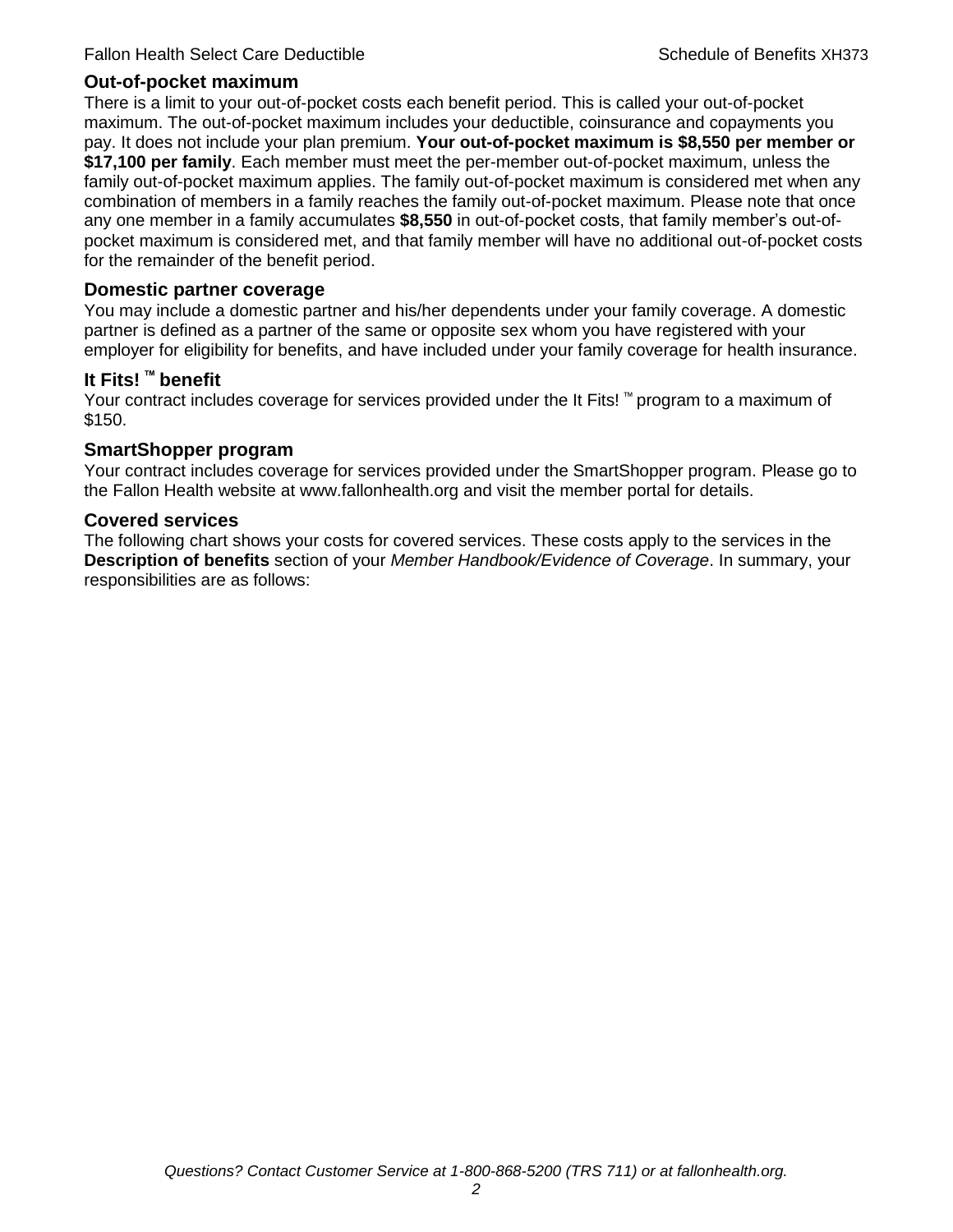|                           | <b>Covered services</b>                                                                                                                                                                                                                                                                                                                      | <b>Benefits</b>                                                |  |
|---------------------------|----------------------------------------------------------------------------------------------------------------------------------------------------------------------------------------------------------------------------------------------------------------------------------------------------------------------------------------------|----------------------------------------------------------------|--|
| <b>Ambulance services</b> |                                                                                                                                                                                                                                                                                                                                              |                                                                |  |
|                           | 1. Ambulance transportation for an emergency                                                                                                                                                                                                                                                                                                 | Covered in full after you<br>meet your deductible              |  |
|                           | 2. Ambulance transportation for non-emergency situations, when<br>medically necessary                                                                                                                                                                                                                                                        | Covered in full after you<br>meet your deductible              |  |
|                           | <b>Autism services</b>                                                                                                                                                                                                                                                                                                                       |                                                                |  |
|                           | Prior authorization required<br>1. Habilitative and rehabilitative care                                                                                                                                                                                                                                                                      | \$40 copayment per visit<br>after you meet your<br>deductible  |  |
|                           | 2. Applied behavior analysis when supervised by a board certified<br>behavioral analyst                                                                                                                                                                                                                                                      | Covered in full                                                |  |
| 3.                        | Therapeutic care, services including speech, physical and<br>occupational therapy                                                                                                                                                                                                                                                            | \$40 copayment per visit<br>after you meet your<br>deductible  |  |
|                           | Durable medical equipment and prosthetic/orthotic devices                                                                                                                                                                                                                                                                                    |                                                                |  |
| 1.                        | Referral and prior authorization required for most services<br>The purchase or rental of durable medical equipment and<br>prosthetic/orthotic devices (including the fitting, preparing, repairing<br>and modifying of the appliance)                                                                                                        | 20% coinsurance after you<br>meet your deductible              |  |
|                           | 2. Scalp hair prosthesis (wigs) for individuals who have suffered hair<br>loss as a result of the treatment of any form of cancer or leukemia.<br>Coverage is provided for one scalp hair prosthetic (wig) per<br>member per benefit period when the prosthesis is determined to be<br>medically necessary by a plan physician and the plan. | 20% coinsurance after you<br>meet your deductible              |  |
|                           | 3. Breast prosthesis that is medically necessary after a covered<br>reconstructive surgery following a mastectomy                                                                                                                                                                                                                            | 20% coinsurance after you<br>meet your deductible              |  |
|                           | 4. Prosthetic limbs which replace, in whole or in part, an arm or leg                                                                                                                                                                                                                                                                        | 20% coinsurance after you<br>meet your deductible              |  |
| 5.                        | Insulin pump and insulin pump supplies                                                                                                                                                                                                                                                                                                       | Covered in full                                                |  |
| 6.                        | <b>Breast pumps</b>                                                                                                                                                                                                                                                                                                                          | Covered in full                                                |  |
| 7.                        | Up to \$2,000 per ear for hearing aid device only, every 36 months<br>(must be 21 years of age or younger)<br>Related services and supplies for hearing aids (not subject to<br>the \$2,000 limit)                                                                                                                                           | 20% coinsurance after you<br>meet your deductible              |  |
|                           | 8. Medical and surgical supplies                                                                                                                                                                                                                                                                                                             | Covered in full after you<br>meet your deductible              |  |
|                           | <b>Emergency and urgent care</b>                                                                                                                                                                                                                                                                                                             |                                                                |  |
|                           | 1. Emergency room visits                                                                                                                                                                                                                                                                                                                     | \$750 copayment per visit<br>after you meet your<br>deductible |  |
| 2.                        | Emergency room visits when you are admitted to an observation<br>room                                                                                                                                                                                                                                                                        | Covered in full after you<br>meet your deductible              |  |
| 3.                        | Urgent care visits in a doctor's office or at an urgent care facility                                                                                                                                                                                                                                                                        | \$90 copayment per visit<br>after you meet your<br>deductible  |  |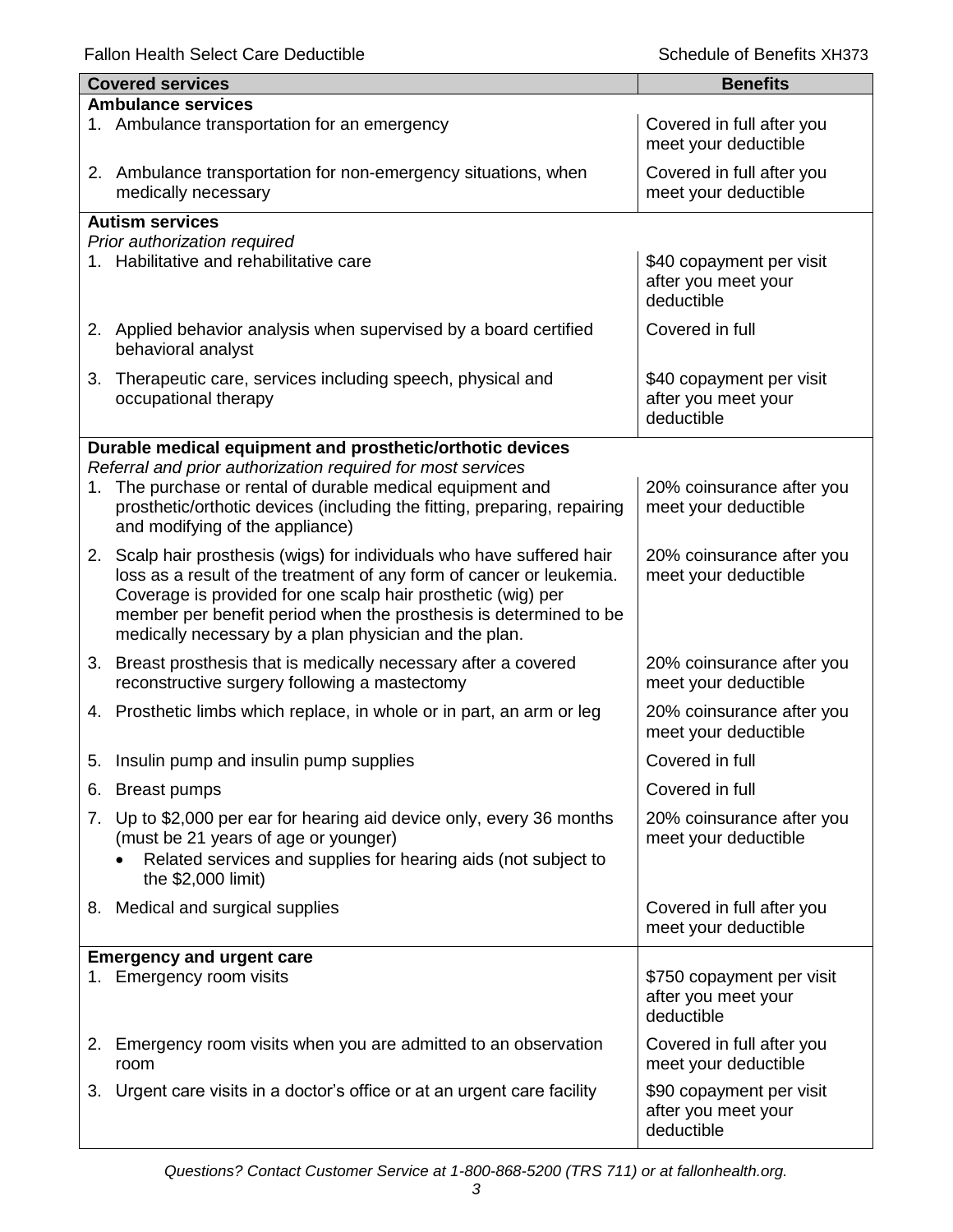|                                      | <b>Covered services</b>                                                                                                                                                                                                                                                                                                                                                                                                         | <b>Benefits</b>                                                                                                                                                                                                                                     |
|--------------------------------------|---------------------------------------------------------------------------------------------------------------------------------------------------------------------------------------------------------------------------------------------------------------------------------------------------------------------------------------------------------------------------------------------------------------------------------|-----------------------------------------------------------------------------------------------------------------------------------------------------------------------------------------------------------------------------------------------------|
| Emergency and urgent care, continued |                                                                                                                                                                                                                                                                                                                                                                                                                                 |                                                                                                                                                                                                                                                     |
| 4.                                   | Emergency prescription medication provided out of the Select Care<br>service area as part of an approved emergency treatment                                                                                                                                                                                                                                                                                                    | Tier 1: \$30 copayment<br>Tier 2: \$100 copayment<br>after you meet your<br>deductible<br>Tier 3: \$150 copayment<br>after you meet your<br>deductible<br>Tier 4: \$150 copayment<br>after you meet your<br>deductible<br>for up to a 14-day supply |
| 5.                                   | Telemedicine visits with physicians through Teladoc. Visits are<br>performed by phone, video, or mobile app.                                                                                                                                                                                                                                                                                                                    | \$40 copayment per visit<br>after you meet your<br>deductible                                                                                                                                                                                       |
|                                      | Enteral formulas and low protein foods<br>Referral and prior authorization required for enteral formulas<br>1. Enteral formulas, upon a physician's written order, for home use in<br>the treatment of malabsorption caused by Crohn's disease,<br>ulcerative colitis, gastroesophageal reflux, gastrointestinal motility,<br>chronic intestinal pseudo-obstruction, and inherited diseases of<br>amino acids and organic acids | Covered in full after you<br>meet your deductible                                                                                                                                                                                                   |
|                                      | 2. Food products that have been modified to be low in protein for<br>individuals with inherited diseases of amino acids and organic<br>acids. You may be required to purchase these products over the<br>counter and submit claims to the plan for reimbursement.                                                                                                                                                               | Covered in full after you<br>meet your deductible                                                                                                                                                                                                   |
|                                      | Home health care services                                                                                                                                                                                                                                                                                                                                                                                                       |                                                                                                                                                                                                                                                     |
|                                      | Prior authorization required<br>1. Part-time or intermittent skilled nursing care and physical therapy<br>provided in your home by a home health agency                                                                                                                                                                                                                                                                         | Covered in full after you<br>meet your deductible                                                                                                                                                                                                   |
|                                      | 2. Additional services and supplies that are determined to be a<br>medically necessary component of skilled nursing care and<br>physical therapy                                                                                                                                                                                                                                                                                | Covered in full after you<br>meet your deductible                                                                                                                                                                                                   |
| 3.                                   | Home dialysis services and non-durable medical supplies                                                                                                                                                                                                                                                                                                                                                                         | Covered in full after you<br>meet your deductible                                                                                                                                                                                                   |
|                                      | <b>Hospice care services</b><br>Referral and prior authorization required                                                                                                                                                                                                                                                                                                                                                       | Covered in full after you<br>meet your deductible                                                                                                                                                                                                   |
|                                      | <b>Hospital inpatient services</b><br>Referral and prior authorization required                                                                                                                                                                                                                                                                                                                                                 |                                                                                                                                                                                                                                                     |
| 1.                                   | Inpatient hospital services including room and board in a<br>semiprivate room and the services and supplies that would<br>ordinarily be furnished to you while you are an inpatient                                                                                                                                                                                                                                             | \$1,200 copayment per<br>admission after you meet<br>your deductible                                                                                                                                                                                |
|                                      |                                                                                                                                                                                                                                                                                                                                                                                                                                 |                                                                                                                                                                                                                                                     |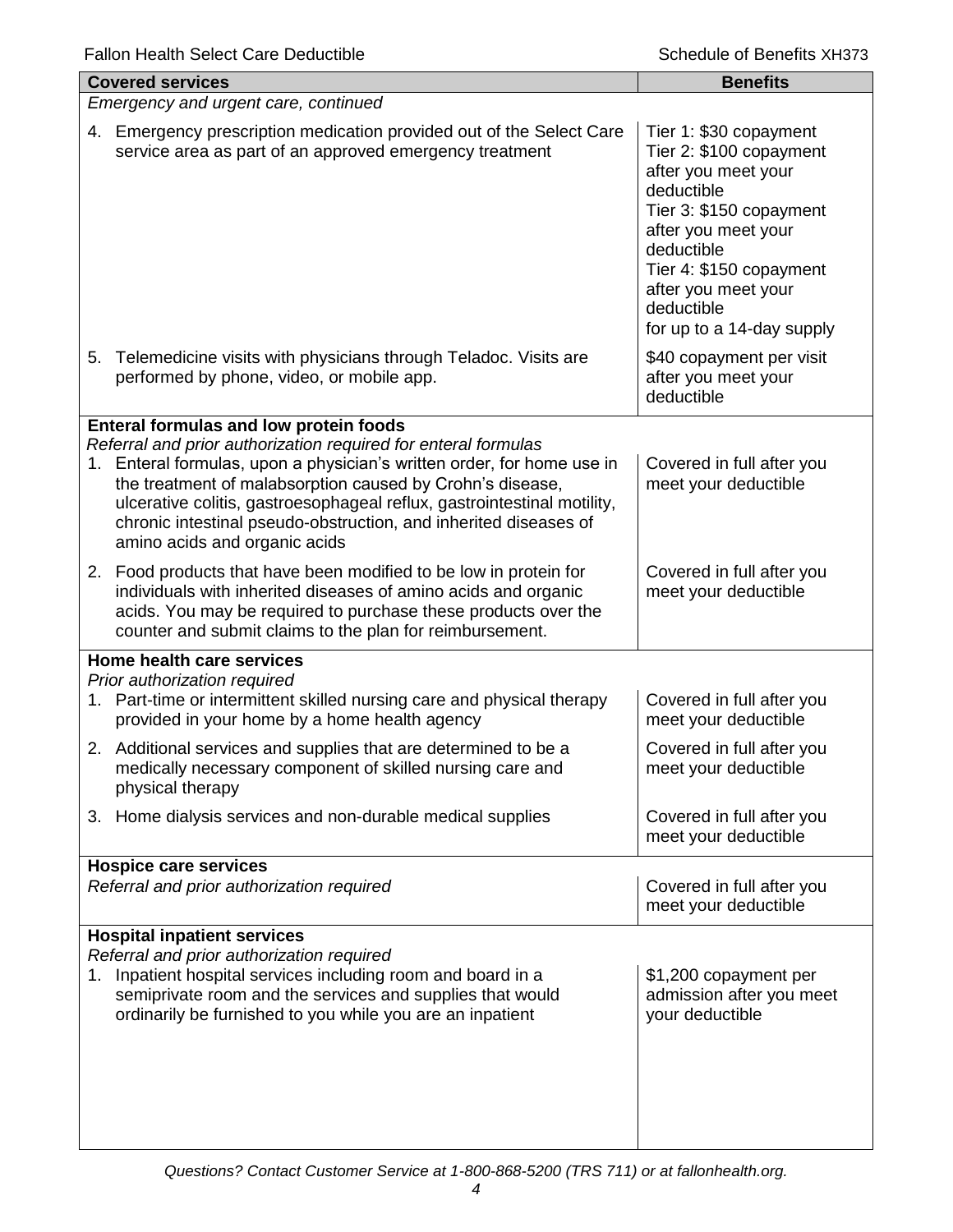| <b>Covered services</b>                                                                                                                                                                                       |                                                                                                                                                                                                                                               | <b>Benefits</b>                                                                                         |
|---------------------------------------------------------------------------------------------------------------------------------------------------------------------------------------------------------------|-----------------------------------------------------------------------------------------------------------------------------------------------------------------------------------------------------------------------------------------------|---------------------------------------------------------------------------------------------------------|
| Infertility/assisted reproductive technology (art) services*<br>Referral and prior authorization required (unless provided by a Reliant Medical Group specialist and<br>you have a Reliant Medical Group PCP) |                                                                                                                                                                                                                                               |                                                                                                         |
|                                                                                                                                                                                                               | 1. Office visits for the consultation, evaluation and diagnosis of fertility                                                                                                                                                                  | \$40 copayment per visit with<br>a PCP and certain other<br>providers after you meet<br>your deductible |
|                                                                                                                                                                                                               |                                                                                                                                                                                                                                               | \$90 copayment per visit with<br>a specialist after you meet<br>your deductible                         |
| 2.                                                                                                                                                                                                            | Diagnostic laboratory services                                                                                                                                                                                                                | \$75 copayment after you<br>meet your deductible                                                        |
| 3.                                                                                                                                                                                                            | Diagnostic X-ray services                                                                                                                                                                                                                     | \$100 copayment after you<br>meet your deductible                                                       |
| 4.                                                                                                                                                                                                            | Artificial insemination, such as intrauterine insemination (IUI)                                                                                                                                                                              | Covered in full after you<br>meet your deductible                                                       |
| below                                                                                                                                                                                                         | 5. Assisted reproductive technologies* except for those services listed                                                                                                                                                                       | Covered in full after you<br>meet your deductible                                                       |
|                                                                                                                                                                                                               | 6. Assisted reproductive technologies for:<br>In vitro fertilization (IVF-ET)<br>Gamete intrafallopian transfer (GIFT)<br>Zygote intrafallopian transfer (ZIFT)                                                                               | \$250 copayment per<br>procedure after you meet<br>your deductible                                      |
|                                                                                                                                                                                                               | 7. Sperm, egg, and/or inseminated egg procurement, assisted<br>hatching, cryopreservation, processing and banking for plan<br>members in active infertility treatment to the extent that such costs<br>are not covered by the donor's insurer | Covered in full after you<br>meet your deductible                                                       |
|                                                                                                                                                                                                               | * See the Description of benefits section of your Member Handbook/<br>Evidence of Coverage for a list of covered infertility/ART services.                                                                                                    |                                                                                                         |
|                                                                                                                                                                                                               |                                                                                                                                                                                                                                               |                                                                                                         |
|                                                                                                                                                                                                               |                                                                                                                                                                                                                                               |                                                                                                         |
|                                                                                                                                                                                                               |                                                                                                                                                                                                                                               |                                                                                                         |
|                                                                                                                                                                                                               |                                                                                                                                                                                                                                               |                                                                                                         |
|                                                                                                                                                                                                               |                                                                                                                                                                                                                                               |                                                                                                         |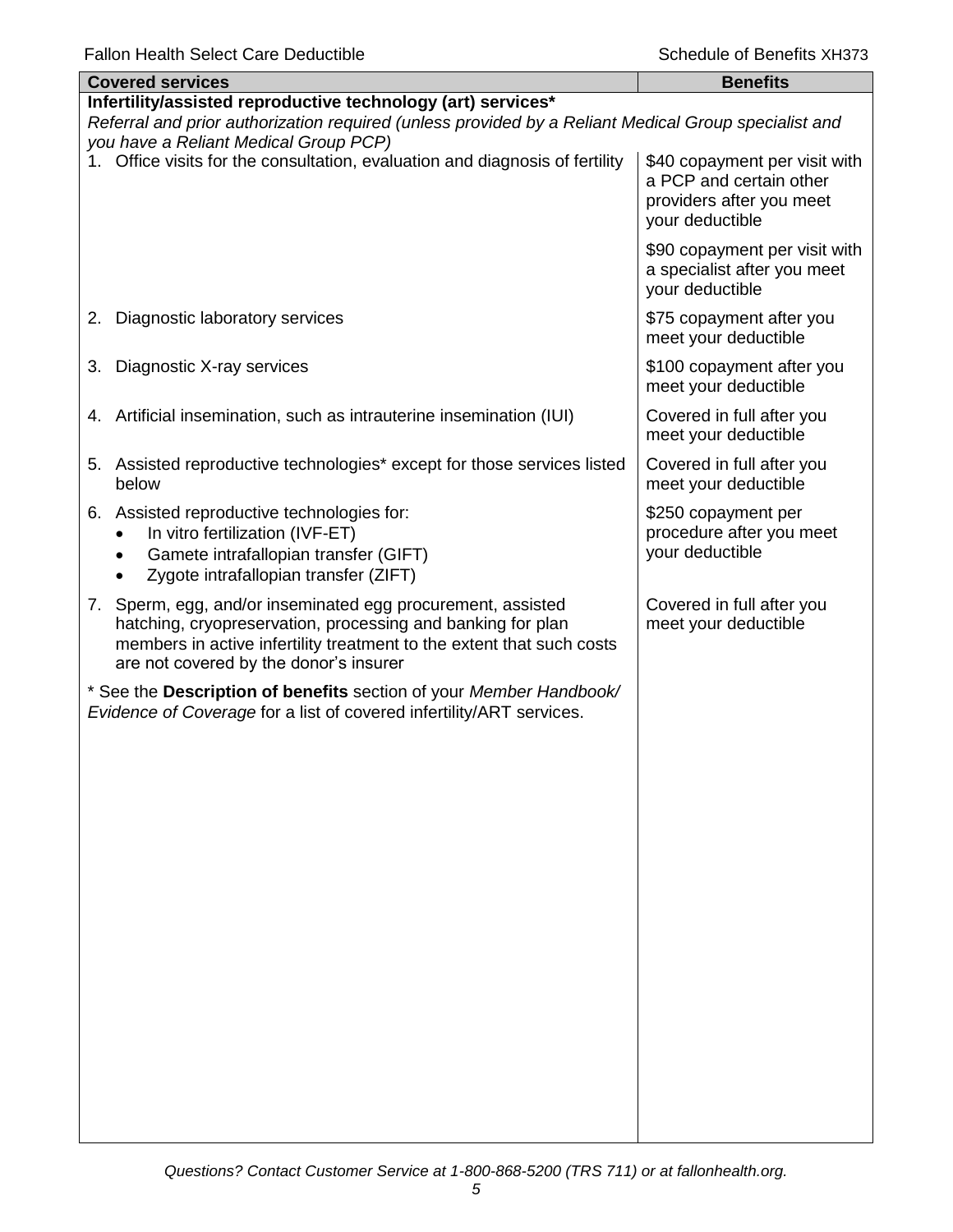| <b>Covered services</b>                                                                                                                                                                                                                                                                                                                                                                                                                                                                                                                                                                                                                                                                                                                                                                                                                                                                                                                                                                                                                                                                                                                           | <b>Benefits</b>                                                          |
|---------------------------------------------------------------------------------------------------------------------------------------------------------------------------------------------------------------------------------------------------------------------------------------------------------------------------------------------------------------------------------------------------------------------------------------------------------------------------------------------------------------------------------------------------------------------------------------------------------------------------------------------------------------------------------------------------------------------------------------------------------------------------------------------------------------------------------------------------------------------------------------------------------------------------------------------------------------------------------------------------------------------------------------------------------------------------------------------------------------------------------------------------|--------------------------------------------------------------------------|
| <b>Maternity services</b><br>Obstetrical services including prenatal, childbirth, postnatal and<br>1.<br>postpartum care                                                                                                                                                                                                                                                                                                                                                                                                                                                                                                                                                                                                                                                                                                                                                                                                                                                                                                                                                                                                                          | Prenatal: \$40 copayment<br>(first visit only)                           |
|                                                                                                                                                                                                                                                                                                                                                                                                                                                                                                                                                                                                                                                                                                                                                                                                                                                                                                                                                                                                                                                                                                                                                   | Postnatal: \$40 copayment<br>per visit after you meet your<br>deductible |
| Inpatient maternity and newborn child care for a minimum of 48<br>2.<br>hours of care following a vaginal delivery, or 96 hours of care<br>following a Caesarean section delivery, including charges for the<br>following services when provided during an inpatient maternity<br>admission: childbirth, nursery charges, circumcision, routine<br>examination, hearing screening and medically necessary<br>treatments of congenital defects, birth abnormalities or premature<br>birth. The covered length of stay may be reduced if the mother and<br>the attending physician agree upon an earlier discharge. If you or<br>your newborn are discharged earlier, you are covered for home<br>visits, parent education, assistance and training in breast or bottle<br>feeding and the performance of any necessary and appropriate<br>clinical tests; provided, however that the first home visit shall be<br>conducted by a registered nurse, physician or certified nurse<br>midwife; and provided further, that any subsequent home visit<br>determined to be clinically necessary shall be provided by a<br>licensed health care provider. | \$1,200 copayment per<br>admission after you meet<br>your deductible     |
| (Fallon Health members are eligible for childbirth classes (refresher class<br>or siblings class))                                                                                                                                                                                                                                                                                                                                                                                                                                                                                                                                                                                                                                                                                                                                                                                                                                                                                                                                                                                                                                                | Covered in full through<br>member reimbursement                          |
|                                                                                                                                                                                                                                                                                                                                                                                                                                                                                                                                                                                                                                                                                                                                                                                                                                                                                                                                                                                                                                                                                                                                                   |                                                                          |
|                                                                                                                                                                                                                                                                                                                                                                                                                                                                                                                                                                                                                                                                                                                                                                                                                                                                                                                                                                                                                                                                                                                                                   |                                                                          |
|                                                                                                                                                                                                                                                                                                                                                                                                                                                                                                                                                                                                                                                                                                                                                                                                                                                                                                                                                                                                                                                                                                                                                   |                                                                          |
|                                                                                                                                                                                                                                                                                                                                                                                                                                                                                                                                                                                                                                                                                                                                                                                                                                                                                                                                                                                                                                                                                                                                                   |                                                                          |
|                                                                                                                                                                                                                                                                                                                                                                                                                                                                                                                                                                                                                                                                                                                                                                                                                                                                                                                                                                                                                                                                                                                                                   |                                                                          |
|                                                                                                                                                                                                                                                                                                                                                                                                                                                                                                                                                                                                                                                                                                                                                                                                                                                                                                                                                                                                                                                                                                                                                   |                                                                          |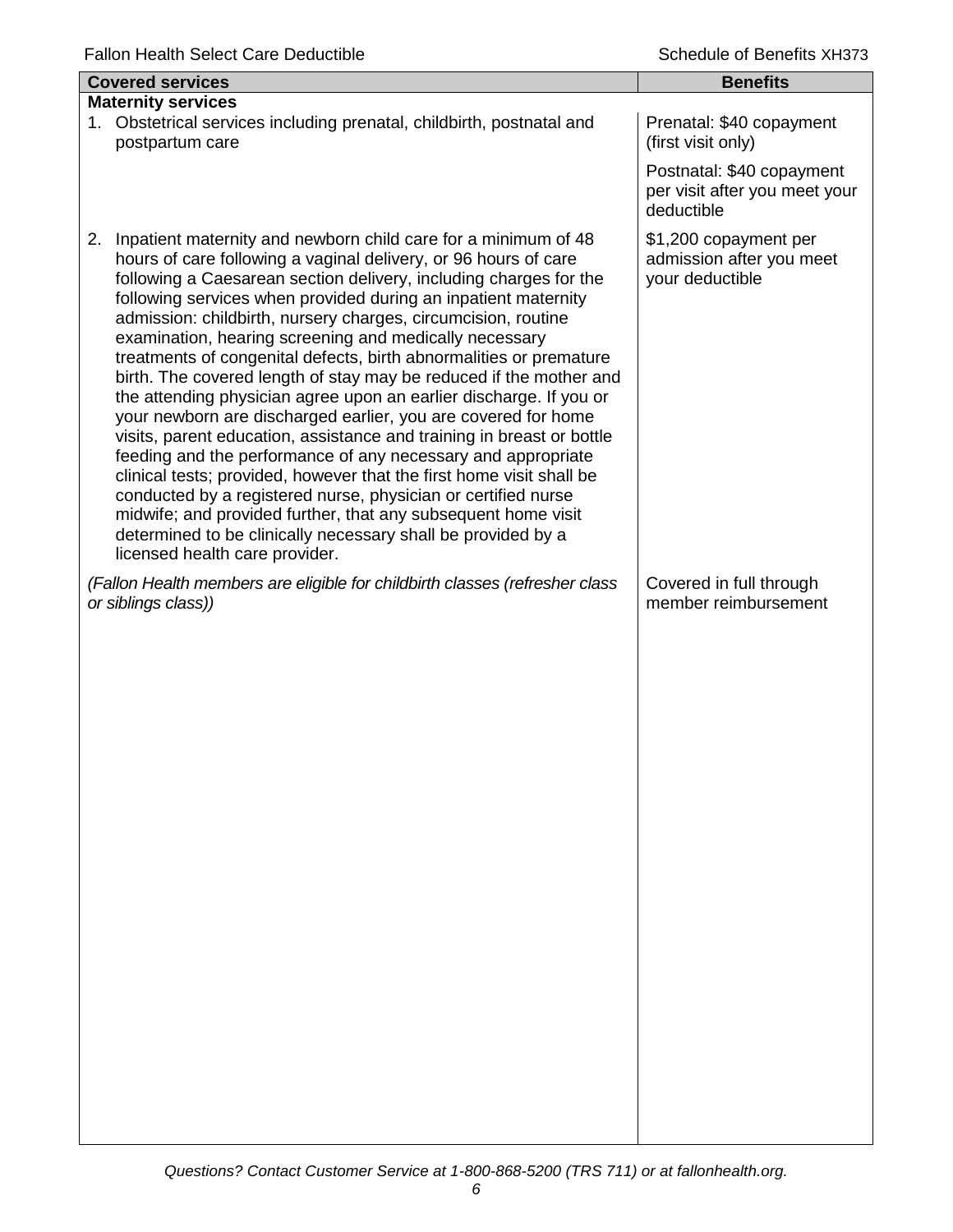| <b>Covered services</b> |                                                                                                                                                                                                                                                                                                                                                                                            | <b>Benefits</b>                                               |  |  |
|-------------------------|--------------------------------------------------------------------------------------------------------------------------------------------------------------------------------------------------------------------------------------------------------------------------------------------------------------------------------------------------------------------------------------------|---------------------------------------------------------------|--|--|
|                         | Mental health and substance use services<br>Inpatient services                                                                                                                                                                                                                                                                                                                             |                                                               |  |  |
|                         | Prior authorization required<br>1. Inpatient hospital care for as many days as your condition requires,<br>including room and board and the services and supplies that would<br>ordinarily be furnished to you while you are an inpatient. These<br>include, but are not limited to, individual, family and group therapy,<br>pharmacological therapy, and diagnostic laboratory services. | Covered in full                                               |  |  |
|                         | Note: Prior authorization will not be required for behavioral health<br>inpatient admission immediately following an emergency room visit.                                                                                                                                                                                                                                                 |                                                               |  |  |
|                         | Intermediate services                                                                                                                                                                                                                                                                                                                                                                      |                                                               |  |  |
|                         | Prior authorization required<br>Intermediate services include but are not limited to:<br>1. Acute and other residential treatment-Mental health services<br>provided in a 24-hour setting therapeutic environments                                                                                                                                                                         | Covered in full                                               |  |  |
|                         | 2. Clinically managed detoxification services-24 hour, 7 days a week,<br>clinically managed de-tox services in a licensed non-hospital setting<br>that include 24 hour per day supervision                                                                                                                                                                                                 | Covered in full                                               |  |  |
|                         | 3. Partial Hospitalization: Short-term day/evening mental health<br>programming available 5 to 7 days per week                                                                                                                                                                                                                                                                             | \$40 copayment per visit<br>after you meet your<br>deductible |  |  |
|                         | 4. Intensive outpatient programs: Multimodal, inter-disciplinary,<br>structured behavioral health treatment provided 2-3 hours per day,<br>multiple days per week                                                                                                                                                                                                                          | \$40 copayment per visit<br>after you meet your<br>deductible |  |  |
|                         | 5. Day treatment: Program encompasses some portion of the day or<br>week rather than a weekly visit                                                                                                                                                                                                                                                                                        | \$40 copayment per visit<br>after you meet your<br>deductible |  |  |
|                         | 6. Crisis Stabilization: Short-term psychiatric treatment in a structured,<br>community based therapeutic environments                                                                                                                                                                                                                                                                     | \$40 copayment per visit<br>after you meet your<br>deductible |  |  |
|                         | 7. In-home therapy services                                                                                                                                                                                                                                                                                                                                                                | \$40 copayment per visit<br>after you meet your<br>deductible |  |  |
| 1.                      | Intermediate services for children and adolescents under the age of 19<br>Community-based acute treatment                                                                                                                                                                                                                                                                                  | Covered in full                                               |  |  |
|                         | 2. Intensive community-based treatment                                                                                                                                                                                                                                                                                                                                                     | Covered in full                                               |  |  |
| 3.                      | <b>Intensive Care Coordination</b>                                                                                                                                                                                                                                                                                                                                                         | Covered in full                                               |  |  |
| 4.                      | Family Stabilization Team (also referred to as In-Home Therapy)                                                                                                                                                                                                                                                                                                                            | Covered in full                                               |  |  |
| 5.                      | In-home Behavioral Services                                                                                                                                                                                                                                                                                                                                                                | Covered in full                                               |  |  |
| 6.                      | Mobile Crisis Intervention (service available up to seven days).<br>Prior authorization not required.                                                                                                                                                                                                                                                                                      | Covered in full                                               |  |  |
|                         | 7. Family support and training                                                                                                                                                                                                                                                                                                                                                             | Covered in full                                               |  |  |
| 8.                      | Therapeutic mentoring services                                                                                                                                                                                                                                                                                                                                                             | Covered in full                                               |  |  |
|                         |                                                                                                                                                                                                                                                                                                                                                                                            |                                                               |  |  |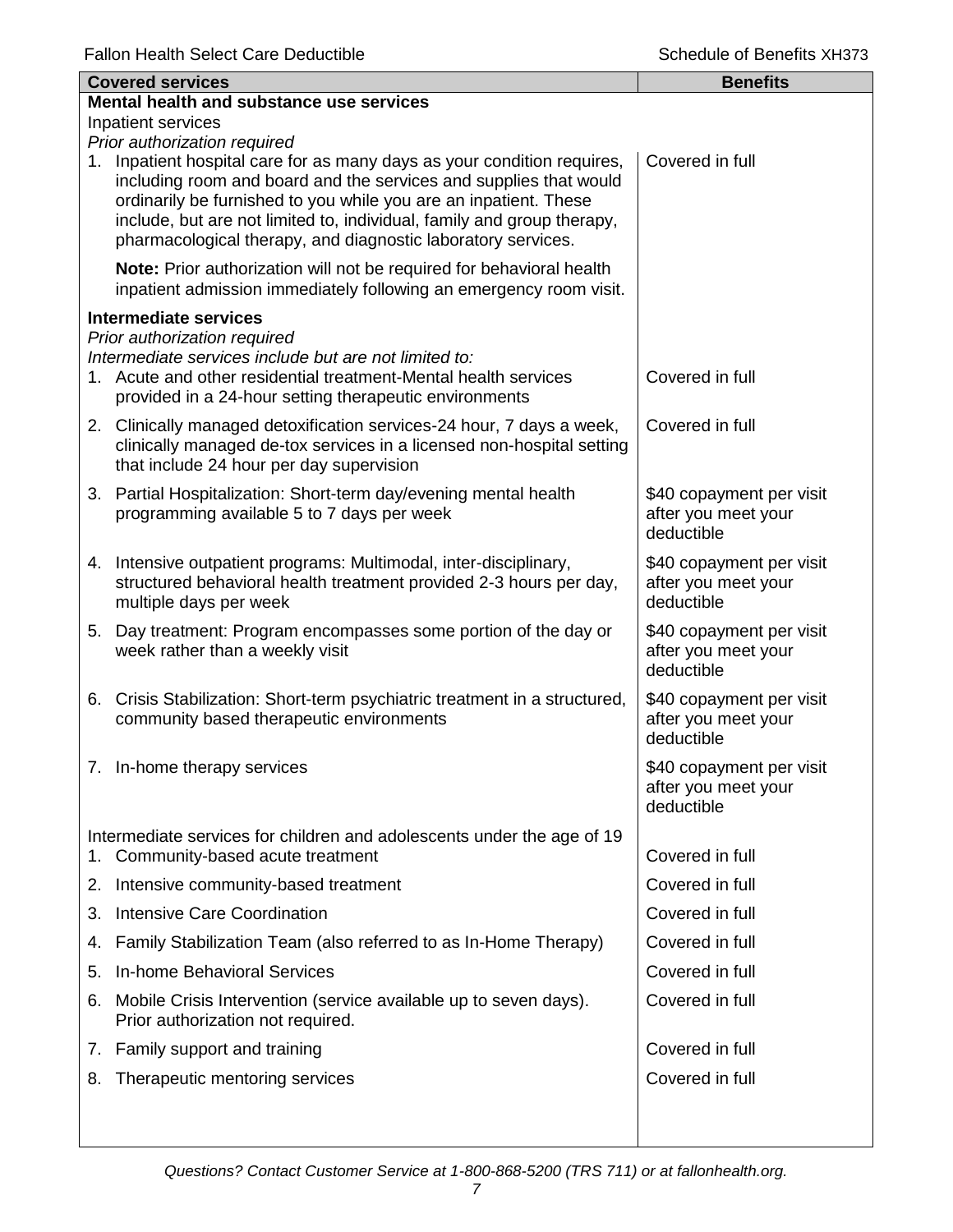| <b>Covered services</b>                                                                                                                                                                                                                                                                                                                                                                    | <b>Benefits</b>                                                                                         |
|--------------------------------------------------------------------------------------------------------------------------------------------------------------------------------------------------------------------------------------------------------------------------------------------------------------------------------------------------------------------------------------------|---------------------------------------------------------------------------------------------------------|
| Mental health and substance use services, continued                                                                                                                                                                                                                                                                                                                                        |                                                                                                         |
| <b>Outpatient services</b><br>1. Outpatient office visits, including individual, group or family therapy.                                                                                                                                                                                                                                                                                  | \$40 copayment per visit<br>after you meet your<br>deductible                                           |
| 2. Psychopharmacological services, such as visits with a physician to<br>review, monitor and adjust the levels of prescription medication to<br>treat a mental condition. Prior authorization required.                                                                                                                                                                                    | \$40 copayment per visit<br>after you meet your<br>deductible                                           |
| 3. Neuropsychological assessment services when medically<br>necessary. Prior authorization required.                                                                                                                                                                                                                                                                                       | \$40 copayment per visit<br>after you meet your<br>deductible                                           |
| Note: Effective for plan years beginning on or after October 1, 2015,<br>Massachusetts state law (Chapter 258 of the Acts of 2014) restricts the<br>circumstances in which insurers may require prior authorization for<br>substance use services. We will not require prior authorization for<br>substance use services in any circumstances where this is not allowed<br>by Chapter 258. |                                                                                                         |
| Office visits and outpatient services                                                                                                                                                                                                                                                                                                                                                      |                                                                                                         |
| Office visits, to diagnose or treat an illness or an injury<br>1.<br>Telehealth visits done via a secure, real time Telemedicine<br>$\bullet$<br>platform which is inclusive of both an audio and visual<br>component.                                                                                                                                                                     | \$40 copayment per visit with<br>a PCP and certain other<br>providers after you meet<br>your deductible |
|                                                                                                                                                                                                                                                                                                                                                                                            | \$90 copayment per visit with<br>a specialist after you meet<br>your deductible                         |
| 2. A second opinion, upon your request, with another plan provider                                                                                                                                                                                                                                                                                                                         | \$40 copayment per visit with<br>a PCP and certain other<br>providers after you meet<br>your deductible |
|                                                                                                                                                                                                                                                                                                                                                                                            | \$90 copayment per visit with<br>a specialist after you meet<br>your deductible                         |
| 3. Certain drugs covered under medical benefits, and that are<br>ordered, supplied and administered by a plan provider                                                                                                                                                                                                                                                                     | Covered in full after you<br>meet your deductible                                                       |
| 4. Allergy injections                                                                                                                                                                                                                                                                                                                                                                      | Covered in full                                                                                         |
| Radiation therapy and Chemotherapy<br>5.                                                                                                                                                                                                                                                                                                                                                   | Covered in full after you<br>meet your deductible                                                       |
| Respiratory therapy<br>6.                                                                                                                                                                                                                                                                                                                                                                  | Covered in full after you<br>meet your deductible                                                       |
| 7. Hormone replacement services in the doctor's office for<br>perimenopausal or postmenopausal women                                                                                                                                                                                                                                                                                       | \$40 copayment per visit<br>after you meet your<br>deductible                                           |
| 8. Diagnostic lab services ordered by a plan provider, in relation to a<br>covered office visit                                                                                                                                                                                                                                                                                            | \$75 copayment after you<br>meet your deductible                                                        |
|                                                                                                                                                                                                                                                                                                                                                                                            |                                                                                                         |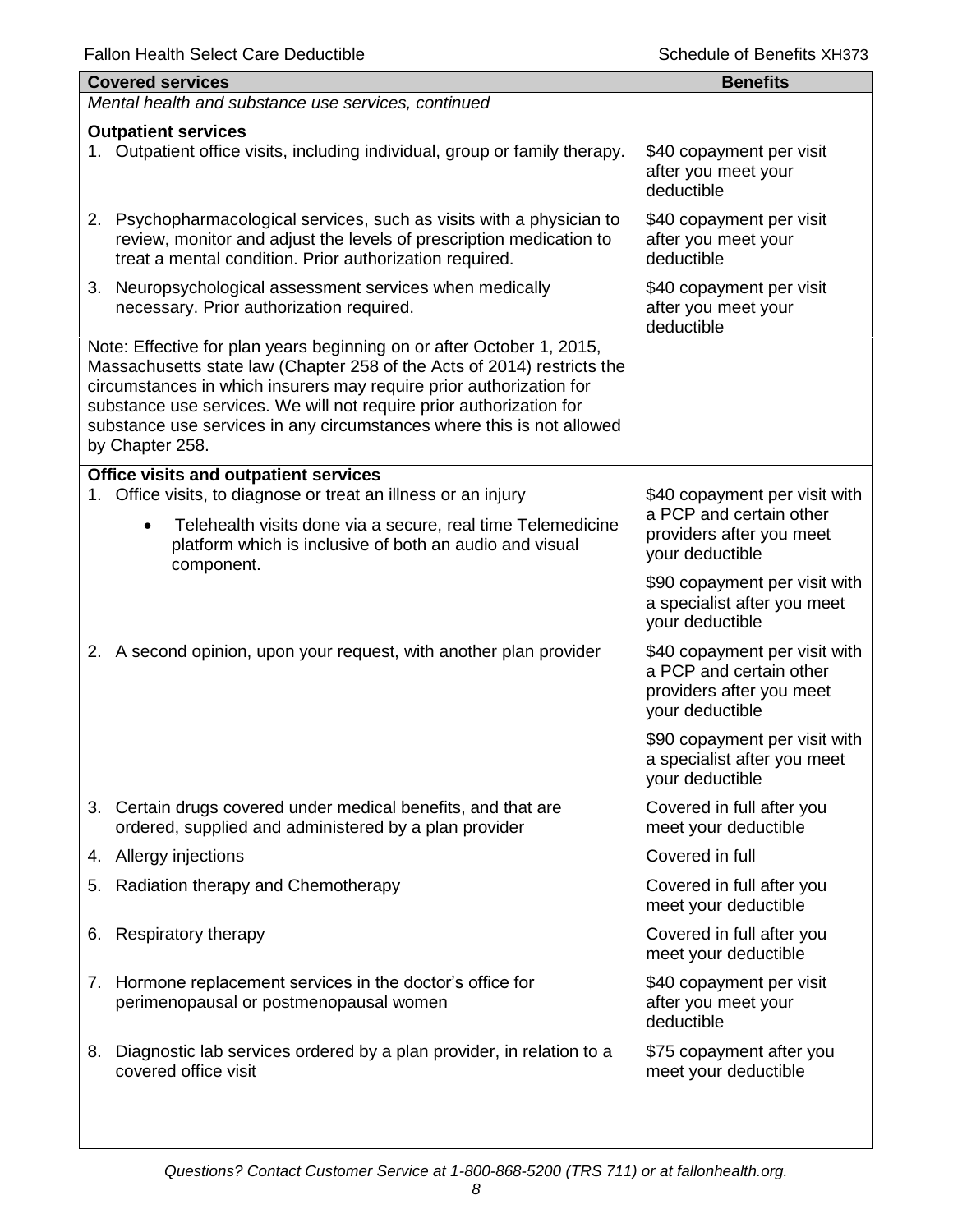| <b>Covered services</b>                                                                                                                                                                                                                                                | <b>Benefits</b>                                                                                                                                           |  |
|------------------------------------------------------------------------------------------------------------------------------------------------------------------------------------------------------------------------------------------------------------------------|-----------------------------------------------------------------------------------------------------------------------------------------------------------|--|
| Office visits and outpatient services, continued                                                                                                                                                                                                                       |                                                                                                                                                           |  |
| 9. Diagnostic X-ray services ordered by a plan provider, in relation to<br>a covered office visit                                                                                                                                                                      | \$100 copayment after you<br>meet your deductible                                                                                                         |  |
| 10. Other diagnostic services including but not limited to, EKG,<br>endoscopy, colonoscopy and ultrasound                                                                                                                                                              | Covered in full after you<br>meet your deductible                                                                                                         |  |
| 11. High-tech imaging services, including but not limited to, MRI/MRA,<br>CT/CTA, PET scans and nuclear cardiology imaging. Limited to one<br>copayment per day when performed at the same facility for the<br>same diagnosis. (Prior authorization required.)         | \$1,000 copayment per MRI,<br>CT, PET scan or nuclear<br>cardiology image after you<br>meet your deductible                                               |  |
| 12. Chiropractic services for acute musculoskeletal conditions. The<br>condition must be new or an acute exacerbation of a previous<br>condition. Chiropractic services will be covered as medically<br>necessary.                                                     | \$40 copayment per visit<br>after you meet your<br>deductible                                                                                             |  |
| Outpatient lab tests and x-rays                                                                                                                                                                                                                                        | See Diagnostic lab, x-ray<br>and high-tech imaging<br>services                                                                                            |  |
| 13. Outpatient renal dialysis at a plan-designated center or continuous<br>ambulatory peritoneal dialysis                                                                                                                                                              | Covered in full after you<br>meet your deductible                                                                                                         |  |
| 14. Diabetes outpatient self-management training and education,<br>including medical nutrition therapy, provided by a certified diabetes<br>health care provider                                                                                                       | \$40 copayment per visit<br>after you meet your<br>deductible                                                                                             |  |
| 15. Laboratory tests necessary for the diagnosis or treatment of<br>diabetes, including glycosylated hemoglobin, or HbAlc, tests, and<br>urinary/protein/microalbumin and lipid profiles                                                                               | \$75 copayment after you<br>meet your deductible                                                                                                          |  |
| 16. Medical social services provided to assist you in adjustment to your<br>or your family member's illness. This includes assessment,<br>counseling, consultation and assistance in accessing community<br>resources.                                                 | \$40 copayment per visit<br>after you meet your<br>deductible                                                                                             |  |
| 17. Outpatient surgery, anesthesia and the medically necessary<br>preoperative and postoperative care related to the surgery                                                                                                                                           | \$500 copayment per surgery<br>after you meet your<br>deductible when provided in<br>a hospital outpatient, day<br>surgery or ambulatory care<br>facility |  |
| 18. Visit to a contracted limited service clinic. Services are provided for<br>a variety of common illnesses, including, but not limited to:<br>strep throat<br>ear, eyes, sinus, bladder and bronchial infections<br>minor skin conditions (e.g. sunburn, cold sores) | \$40 copayment per visit<br>after you meet your<br>deductible                                                                                             |  |
| 19. Podiatry care                                                                                                                                                                                                                                                      |                                                                                                                                                           |  |
| Outpatient lab tests and x-rays                                                                                                                                                                                                                                        | See Diagnostic lab, x-ray<br>and imaging services                                                                                                         |  |
| Outpatient surgical services                                                                                                                                                                                                                                           | See Outpatient surgery                                                                                                                                    |  |
| Outpatient medical care                                                                                                                                                                                                                                                | See Office visits                                                                                                                                         |  |
|                                                                                                                                                                                                                                                                        |                                                                                                                                                           |  |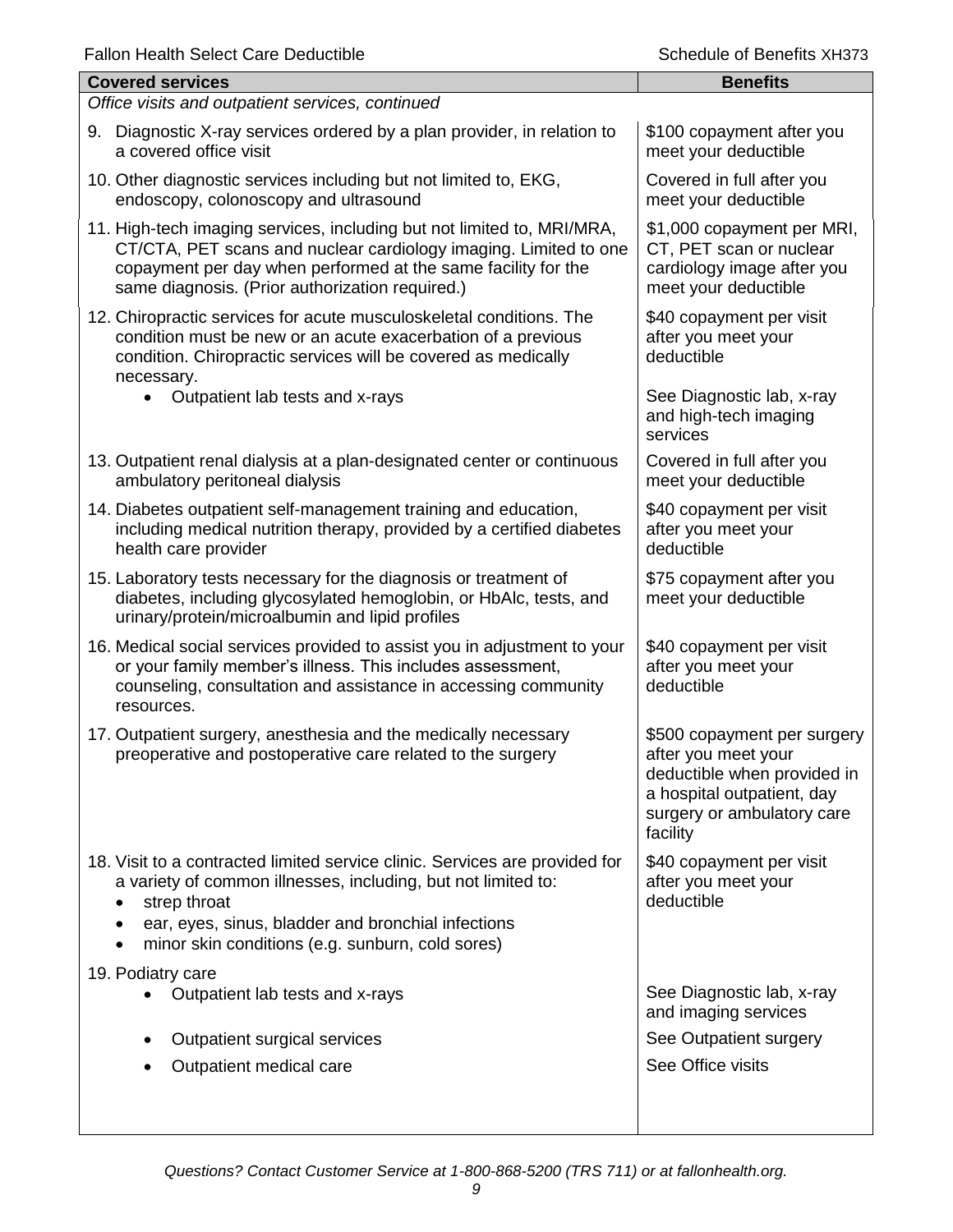| <b>Covered services</b>                                                                                                                                                                                                                                                                        | <b>Benefits</b>                                                                                       |  |
|------------------------------------------------------------------------------------------------------------------------------------------------------------------------------------------------------------------------------------------------------------------------------------------------|-------------------------------------------------------------------------------------------------------|--|
| Oral surgery and related services                                                                                                                                                                                                                                                              |                                                                                                       |  |
| Referral and prior authorization required (except for extraction of impacted teeth or lingual frenectomy)<br>1. Removal or exposure of impacted teeth, including both hard and<br>soft tissue impactions, or an evaluation for this procedure                                                  | \$90 copayment per visit<br>after you meet your<br>deductible                                         |  |
| 2. Surgical treatments of cysts, affecting the teeth or gums, that must<br>be rendered by a plan oral surgeon                                                                                                                                                                                  | \$90 copayment per visit<br>after you meet your<br>deductible                                         |  |
| 3. Treatment of fractures of the jaw bone (mandible) or any facial<br>bone                                                                                                                                                                                                                     | \$90 copayment per visit<br>after you meet your<br>deductible                                         |  |
| 4. Evaluation and surgery for the treatment of temporomandibular joint<br>disorder when a medical condition is diagnosed, or for surgery<br>related to the jaw or any structure connected to the jaw                                                                                           | \$90 copayment per visit<br>after you meet your<br>deductible                                         |  |
| 5. Extraction of teeth in preparation for radiation treatment of the head<br>or neck                                                                                                                                                                                                           | \$90 copayment per visit<br>after you meet your<br>deductible                                         |  |
| Surgical treatment related to cancer<br>6.                                                                                                                                                                                                                                                     | \$90 copayment per visit<br>after you meet your<br>deductible                                         |  |
| Emergency medical care, such as, to relieve pain and stop bleeding<br>7.<br>as a result of accidental injury to sound natural teeth or tissues,<br>when provided as soon as medically possible after the injury. This<br>does not include restorative or other dental services. No referral or | \$40 copayment per visit to a<br>physician's or dentist's office<br>after you meet your<br>deductible |  |
| authorization is required. Go to the closest provider.                                                                                                                                                                                                                                         | \$750 copayment per visit to<br>an emergency room after<br>you meet your deductible                   |  |
| Note: These benefits are for aral ourgery services in an office setting. Oral ourgery services in a                                                                                                                                                                                            |                                                                                                       |  |

Note: These benefits are for oral surgery services in an office setting. Oral surgery services in a hospital outpatient, day surgery or ambulatory care facility, or as an inpatient are covered in full after you meet your deductible.

See **Office visits and outpatient services** for diagnostic lab and X-ray services.

| Organ transplants<br>Referral and prior authorization required                                                                                                                                                         |                                                                                                         |  |  |
|------------------------------------------------------------------------------------------------------------------------------------------------------------------------------------------------------------------------|---------------------------------------------------------------------------------------------------------|--|--|
| 1. Office visits related to the transplant                                                                                                                                                                             | \$40 copayment per visit with<br>a PCP and certain other<br>providers after you meet<br>your deductible |  |  |
|                                                                                                                                                                                                                        | \$90 copayment per visit with<br>a specialist after you meet<br>your deductible                         |  |  |
| 2. Inpatient hospital services, including room and board in a<br>semiprivate room and the services and supplies that would<br>ordinarily be furnished to you while you are an inpatient                                | \$1,200 copayment per<br>admission after you meet<br>your deductible                                    |  |  |
| 3. Human leukocyte antigen (HLA) or histocompatability locus antigen<br>testing for A, B or DR antigens, or any combination thereof,<br>necessary to establish bone marrow transplant donor suitability of a<br>member | \$75 copayment after you<br>meet your deductible                                                        |  |  |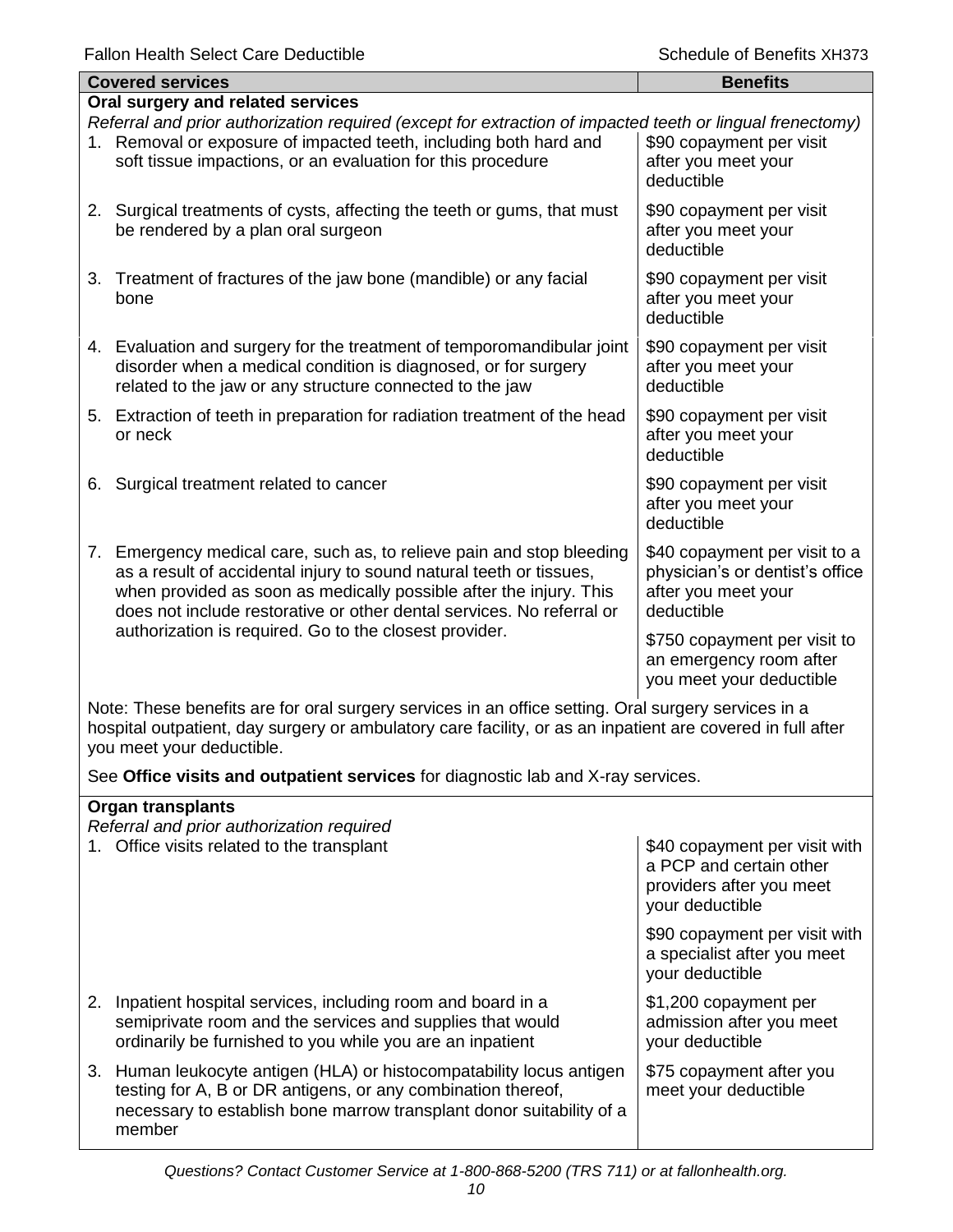| <b>Covered services</b>                                                                                                                                                                                                                                                                                                                                                                                                                                                                                                                                                                                                                                                                                                                                                                                                                                                                                                                                                                                                                                                                                                                                                                                                                                                                                                                                                                                                                                                                                                                                                             | <b>Benefits</b>                                                                                                                                                                                                                                                                                                                                                                                                                                                                                                                               |
|-------------------------------------------------------------------------------------------------------------------------------------------------------------------------------------------------------------------------------------------------------------------------------------------------------------------------------------------------------------------------------------------------------------------------------------------------------------------------------------------------------------------------------------------------------------------------------------------------------------------------------------------------------------------------------------------------------------------------------------------------------------------------------------------------------------------------------------------------------------------------------------------------------------------------------------------------------------------------------------------------------------------------------------------------------------------------------------------------------------------------------------------------------------------------------------------------------------------------------------------------------------------------------------------------------------------------------------------------------------------------------------------------------------------------------------------------------------------------------------------------------------------------------------------------------------------------------------|-----------------------------------------------------------------------------------------------------------------------------------------------------------------------------------------------------------------------------------------------------------------------------------------------------------------------------------------------------------------------------------------------------------------------------------------------------------------------------------------------------------------------------------------------|
| Pediatric dental services*<br>(for members under the age of 19)                                                                                                                                                                                                                                                                                                                                                                                                                                                                                                                                                                                                                                                                                                                                                                                                                                                                                                                                                                                                                                                                                                                                                                                                                                                                                                                                                                                                                                                                                                                     | See Addendum: Pediatric<br><b>Dental Services</b>                                                                                                                                                                                                                                                                                                                                                                                                                                                                                             |
|                                                                                                                                                                                                                                                                                                                                                                                                                                                                                                                                                                                                                                                                                                                                                                                                                                                                                                                                                                                                                                                                                                                                                                                                                                                                                                                                                                                                                                                                                                                                                                                     |                                                                                                                                                                                                                                                                                                                                                                                                                                                                                                                                               |
| Pediatric vision services*<br>(for members under the age of 19)                                                                                                                                                                                                                                                                                                                                                                                                                                                                                                                                                                                                                                                                                                                                                                                                                                                                                                                                                                                                                                                                                                                                                                                                                                                                                                                                                                                                                                                                                                                     | See Addendum: Pediatric<br><b>Vision Services</b>                                                                                                                                                                                                                                                                                                                                                                                                                                                                                             |
|                                                                                                                                                                                                                                                                                                                                                                                                                                                                                                                                                                                                                                                                                                                                                                                                                                                                                                                                                                                                                                                                                                                                                                                                                                                                                                                                                                                                                                                                                                                                                                                     |                                                                                                                                                                                                                                                                                                                                                                                                                                                                                                                                               |
| <b>Prescription drugs</b><br>Covered prescription items:<br>• Prescription medication<br>Prescription contraceptive drugs and devices*<br>Hormone replacement therapy for peri- and post-menopausal<br>women<br>Injectable agents (self-administered**)<br>Insulin<br>$\bullet$<br>Syringes (including insulin syringes) or needles when medically<br>necessary<br>Supplies for the treatment of diabetes, as required by state law,<br>including:<br>blood glucose monitoring strips<br>urine glucose strips<br>$\qquad \qquad -$<br>lancets<br>$\qquad \qquad -$<br>ketone strips<br>$\qquad \qquad -$<br>Special medical formulas to treat certain metabolic disorders as<br>required by state law (prior authorization required).<br>*Generic prescription contraceptive drugs and devices are covered in<br>full. Brand name prescription contraceptive drugs and devices with no<br>generic equivalent are covered in full (prior authorization required).<br>** Injectables administered in the doctor's office or under other<br>professional supervision are covered as a medical benefit.<br>Orally administered anticancer medications used to kill or slow the<br>growth of cancerous cells<br>Certain medications cannot be limited to a 30-day supply due to<br>manufacturer packaging, for example, a prefilled syringe. In these<br>cases, you will be charged the applicable copay/coinsurance based on<br>the actual day supply.<br>Note: Medical and surgical supplies obtained through a pharmacy may<br>have a drug prescription benefit cost-sharing applied. | Network pharmacy:<br>Tier 1: \$30 copayment<br>Tier 2: \$100 copayment<br>after you meet your<br>deductible<br>Tier 3: \$150 copayment<br>after you meet your<br>deductible<br>Tier 4: \$150 copayment<br>after you meet your<br>deductible<br>for up to a 30-day supply<br>Mail-order pharmacy:<br>Tier 1: \$60 copayment<br>Tier 2: \$200 copayment<br>after you meet your<br>deductible<br>Tier 3: \$450 copayment<br>after you meet your<br>deductible<br>Tier 4: \$450 copayment<br>after you meet your<br>deductible<br>Covered in full |
|                                                                                                                                                                                                                                                                                                                                                                                                                                                                                                                                                                                                                                                                                                                                                                                                                                                                                                                                                                                                                                                                                                                                                                                                                                                                                                                                                                                                                                                                                                                                                                                     |                                                                                                                                                                                                                                                                                                                                                                                                                                                                                                                                               |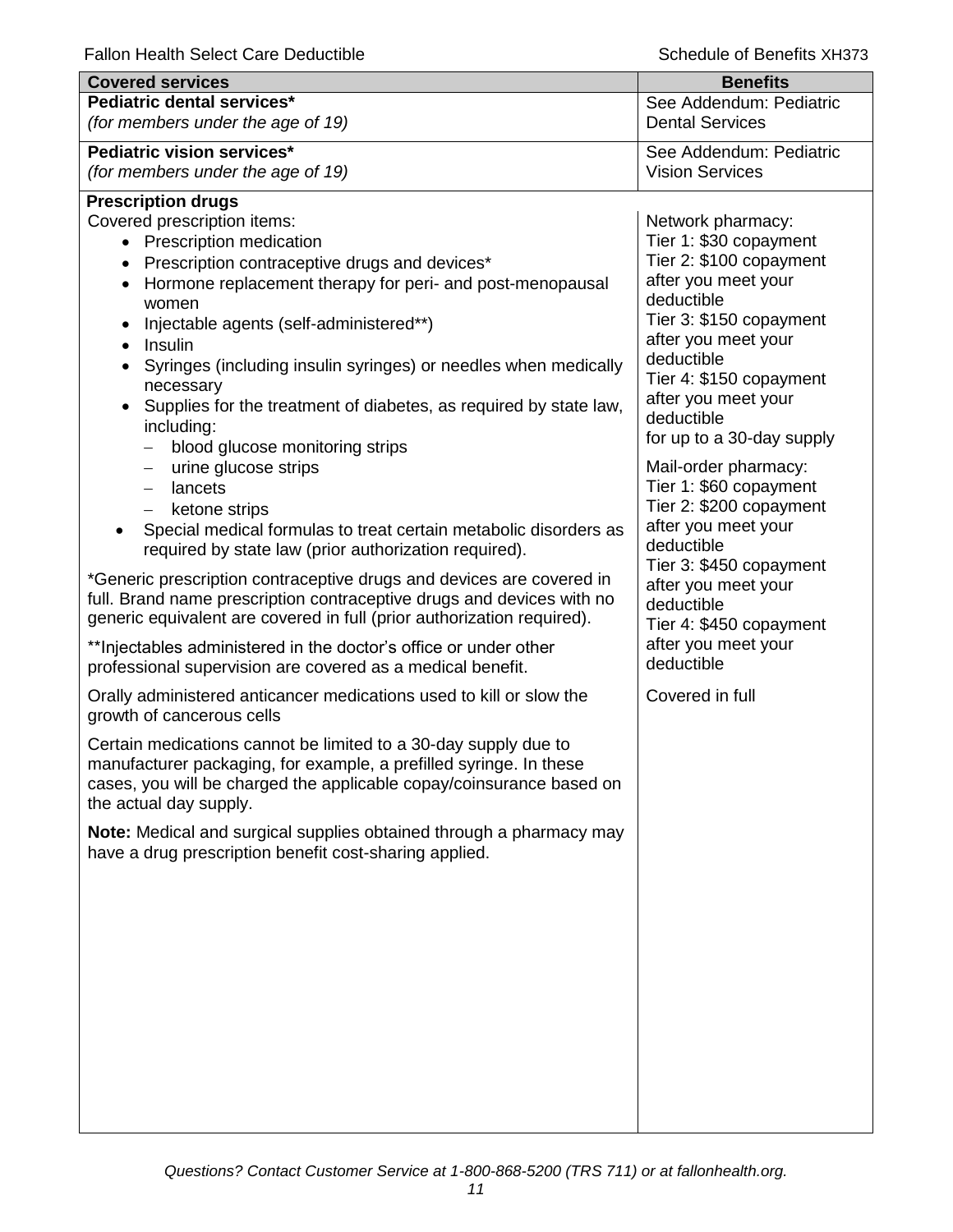| <b>Covered services</b> |                                                                                                                                                                                                                                                                                                                                                                                                                                                                                              | <b>Benefits</b> |
|-------------------------|----------------------------------------------------------------------------------------------------------------------------------------------------------------------------------------------------------------------------------------------------------------------------------------------------------------------------------------------------------------------------------------------------------------------------------------------------------------------------------------------|-----------------|
|                         | <b>Preventive care</b><br>1. Routine physical exams for the prevention and detection of disease                                                                                                                                                                                                                                                                                                                                                                                              | Covered in full |
|                         | 2. Immunizations that are included on the formulary, that are for<br>covered medical benefits and that are ordered, supplied and<br>administered by a plan physician. If administered by a plan<br>specialist, you will generally need to obtain a referral to see the<br>specialist.                                                                                                                                                                                                        | Covered in full |
|                         | 3. A baseline mammogram for women age 35 to 40, and a yearly<br>mammogram for women age 40 and older                                                                                                                                                                                                                                                                                                                                                                                         | Covered in full |
|                         | 4. Routine gynecological care services, including an annual Pap<br>smear (cytological screening) and pelvic exam                                                                                                                                                                                                                                                                                                                                                                             | Covered in full |
| 5.                      | Routine eye exams, once in each 12-month period                                                                                                                                                                                                                                                                                                                                                                                                                                              | Covered in full |
| 6.                      | Hearing and vision screening                                                                                                                                                                                                                                                                                                                                                                                                                                                                 | Covered in full |
|                         | 7. Well-child care and pediatric services, at least six times during the<br>child's first year after birth, at least three times during the next year,<br>then at least annually until the child's sixth birthday. This includes<br>the following services, as recommended by the physician and in<br>accordance with state law:<br>• physical examination<br>• history<br>measurements<br>sensory screening<br>٠<br>• neuropsychiatric evaluation<br>• development screening and assessment | Covered in full |
|                         | 8. Pediatric services including:<br>appropriate immunizations<br>• hereditary and metabolic screening at birth<br>• newborn hearing screening test performed before the newborn<br>infant is discharged from the hospital or birthing center<br>• tuberculin tests, hematocrit, hemoglobin, and other appropriate<br>blood tests and urinalysis<br>lead screening                                                                                                                            | Covered in full |
| 9.                      | Female consultations, examinations, procedures, contraceptive<br>devices, and medical services related to the use of all contraceptive<br>methods*                                                                                                                                                                                                                                                                                                                                           | Covered in full |
|                         | 10. Tobacco counseling sessions with your primary physician or other<br>provider designed to create a plan to stop smoking.                                                                                                                                                                                                                                                                                                                                                                  | Covered in full |
|                         | * Prescription contraceptive devices are covered under the prescription<br>drug benefit.                                                                                                                                                                                                                                                                                                                                                                                                     |                 |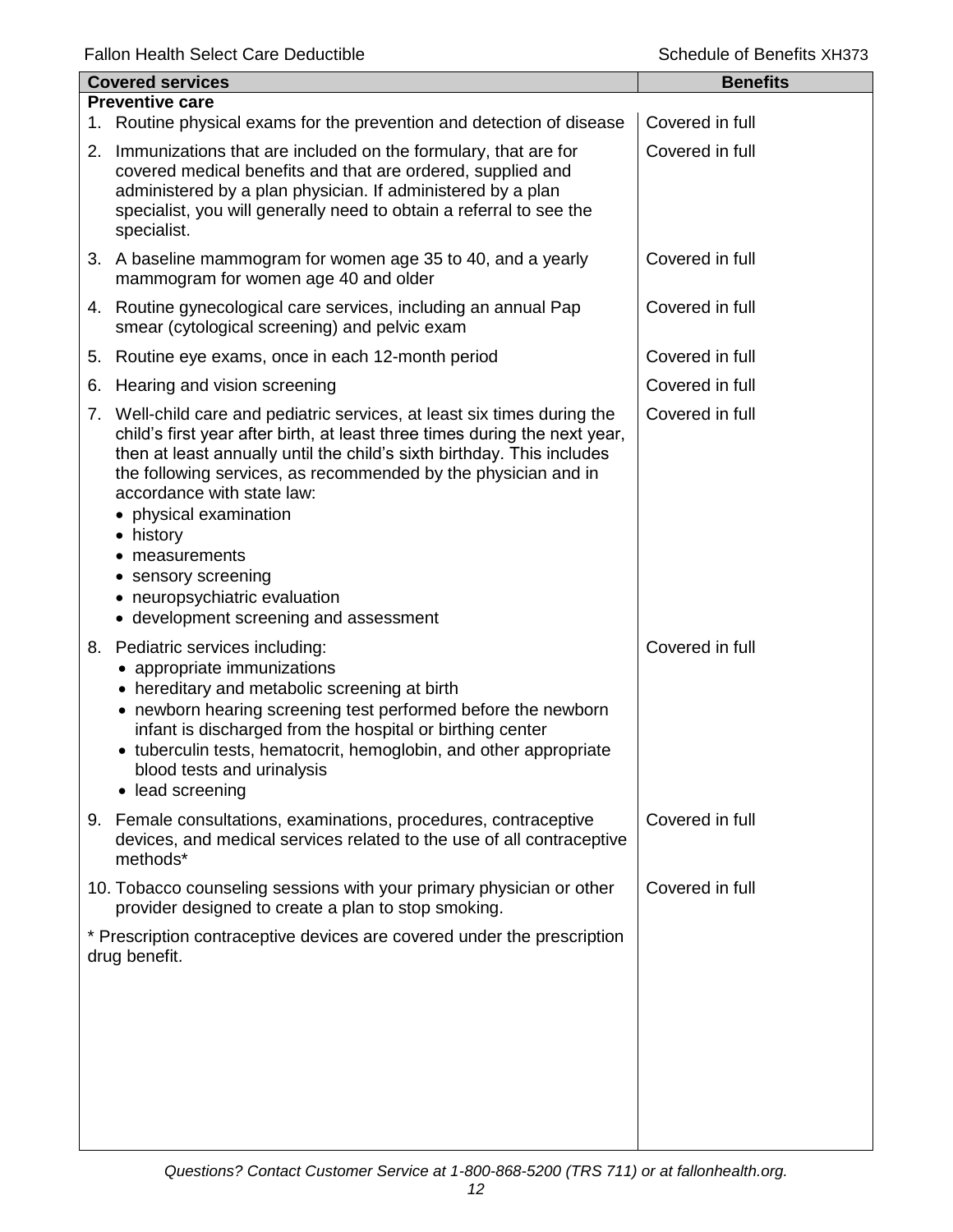| <b>Covered services</b> |                                                                                                                                                                                                                                                                                                                                                                                                                                                    | <b>Benefits</b>                                                      |
|-------------------------|----------------------------------------------------------------------------------------------------------------------------------------------------------------------------------------------------------------------------------------------------------------------------------------------------------------------------------------------------------------------------------------------------------------------------------------------------|----------------------------------------------------------------------|
| 1.                      | <b>Reconstructive surgery</b><br>Referral and prior authorization required (unless provided by a Reliant<br>Medical Group specialist and you have a Reliant Medical Group PCP)<br>Inpatient hospital services including room and board in a<br>semiprivate room and the services and supplies that would<br>ordinarily be furnished to you while you are an inpatient, including<br>Massachusetts mandated services for cleft lip and cleft palate | \$1,200 copayment per<br>admission after you meet<br>your deductible |
|                         | <b>Rehabilitation and habilitation services</b><br>Referral required<br>1. Physical and occupational therapy services are covered for up to<br>60 visits combined per benefit period when medically necessary<br>with a PCP referral. After 60 combined physical and occupational<br>therapy visits, prior authorization based on medical necessity is<br>required for additional visits.                                                          | \$90 copayment per visit<br>after you meet your<br>deductible        |
|                         | 2. Medically necessary services for the diagnosis and treatment of<br>speech, hearing and language disorders when services are<br>provided by a plan provider who is a speech-language pathologist<br>or audiologist; and at a plan facility or a plan provider's office with a<br>PCP referral. After 30 speech therapy visits, prior authorization<br>based on medical necessity is required for additional visits.                              | \$90 copayment per visit<br>after you meet your<br>deductible        |
|                         | 3. Cardiac rehabilitation services to treat cardiovascular disease in<br>accordance with state law and Department of Public Health<br>regulations                                                                                                                                                                                                                                                                                                  | \$90 copayment per visit<br>after you meet your<br>deductible        |
|                         | 4. Medically necessary early intervention services delivered by a<br>certified early intervention specialist, according to operational<br>standards developed by the Department of Public Health, for<br>children from birth to their third birthday.                                                                                                                                                                                              | Covered in full                                                      |
|                         | 5. Pulmonary rehabilitation services for chronic obstructive pulmonary<br>disease (COPD) are covered for up to two one-hour sessions per<br>day, for up to 36 lifetime sessions.                                                                                                                                                                                                                                                                   | Covered in full after you<br>meet your deductible                    |
| 1.                      | <b>Skilled nursing facility services</b><br>Referral and prior authorization required<br>Inpatient hospital services, for up to 100 days per benefit period<br>provided criteria is met, including room and board in a semiprivate<br>room and the services and supplies that would ordinarily be<br>furnished to you while you are an inpatient                                                                                                   | \$1,200 copayment per<br>admission after you meet<br>your deductible |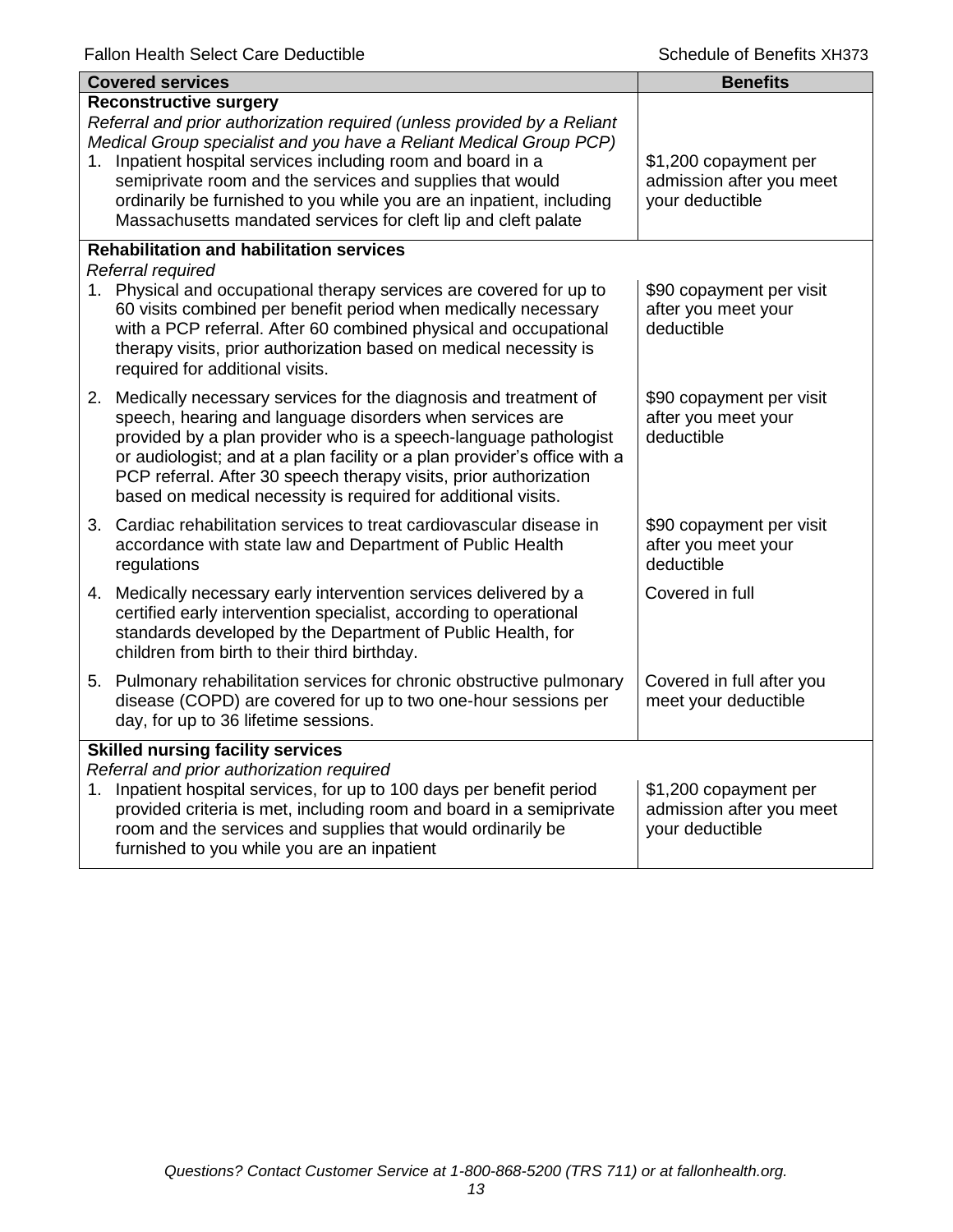## **Addendum Pediatric Dental Services**

#### *This addendum is part of your Member* Handbook/Evidence of Coverage.

This addendum provides you with the cost-sharing that you are responsible for when you get covered pediatric dental care from a plan dentist for members under the age of 19. For a list of plan dentists, go to fallonhealth.org or call Customer Service at 1-800-868-5200 (TRS 711).

## **Preventive and Diagnostic Services**

|                                                                                    | <b>Benefits</b> |
|------------------------------------------------------------------------------------|-----------------|
| <b>Preventive and Diagnostic Services</b>                                          |                 |
| Comprehensive Evaluation (once per lifetime per provider or location)<br>$\bullet$ |                 |
| Periodic Oral Exams (two per benefit period)<br>$\bullet$                          |                 |
| Limited oral evaluation (two per benefit period)<br>$\bullet$                      |                 |
| Full mouth x-rays (once every 36 months per provider or location)<br>٠             |                 |
| Panoramic x-rays (once every 36 months per provider or location)                   |                 |
| Bitewing x-rays (two per benefit period)<br>٠                                      | Covered in full |
| Single tooth x-rays (one per visit)                                                |                 |
| Teeth cleaning, including minor scaling procedures (two per benefit period)        |                 |
| Fluoride Treatments (one per day per provider or location)<br>٠                    |                 |
| Space maintainers                                                                  |                 |
| Sealants (Please note: Sealants are not covered on previously restored             |                 |
| teeth) (Once every 36 months per provider or location)                             |                 |

## **Basic Covered Services**

|                                                                                                                                                                                                                                                                                                                                            | <b>Benefits</b> |
|--------------------------------------------------------------------------------------------------------------------------------------------------------------------------------------------------------------------------------------------------------------------------------------------------------------------------------------------|-----------------|
| <b>Basic Covered Services</b><br>Amalgam restorations (once per benefit period per tooth)<br>Composite resin restorations (once per benefit period per tooth)<br>Recement crowns/onlays<br>Rebase or reline dentures (once every 24 months)<br>Root canals on permanent teeth (once per lifetime per tooth)                                |                 |
| Prefabricated stainless steel crowns (once per lifetime per tooth)<br>Periodontal scaling and root planning (once every 36 months)<br>Simple extractions (once per lifetime per tooth, erupted or exposed root)<br>Surgical extractions (once per lifetime per tooth)<br>Vital pulpotomy<br>Apeicocectomy<br>Palliative care<br>Anesthesia | 25% coinsurance |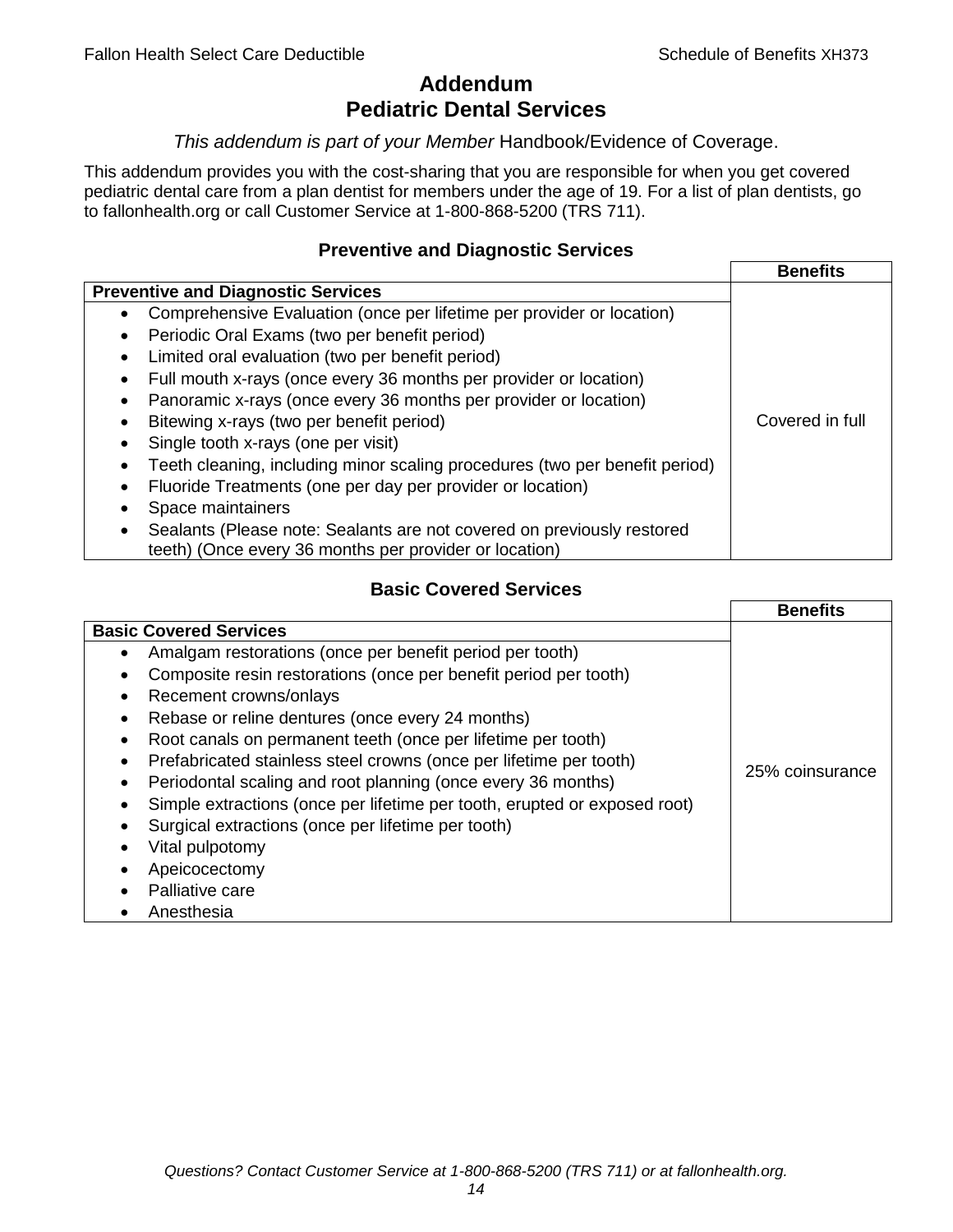## **Major Restorative Services**

|                                                                                                    | <b>Benefits</b> |
|----------------------------------------------------------------------------------------------------|-----------------|
| <b>Major Restorative Services</b>                                                                  |                 |
| • Crown, resin (once every 60 months per tooth)                                                    |                 |
| Porcelain/ceramic crowns (once every 60 months per tooth)<br>$\bullet$                             | 50% coinsurance |
| Porcelain fused to metal/mobile/high noble crowns (once every 60 months<br>$\bullet$<br>per tooth) |                 |
| Partial and complete dentures (once every 84 months)<br>$\bullet$                                  |                 |

## **Orthodontia**

|                                                                                                                                                                                                                                                                        | <b>Benefits</b> |
|------------------------------------------------------------------------------------------------------------------------------------------------------------------------------------------------------------------------------------------------------------------------|-----------------|
| <b>Orthodontia</b>                                                                                                                                                                                                                                                     |                 |
| Coverage is provided for services under the following conditions: only when<br>medically necessary; patient must have severe and handicapping malocclusion as<br>defined by HLD index score of 28 and/or one or more auto qualifiers. Prior<br>authorization required. | 50% coinsurance |

## **Related exclusions**

1. Any service that is not listed in this addendum is not covered.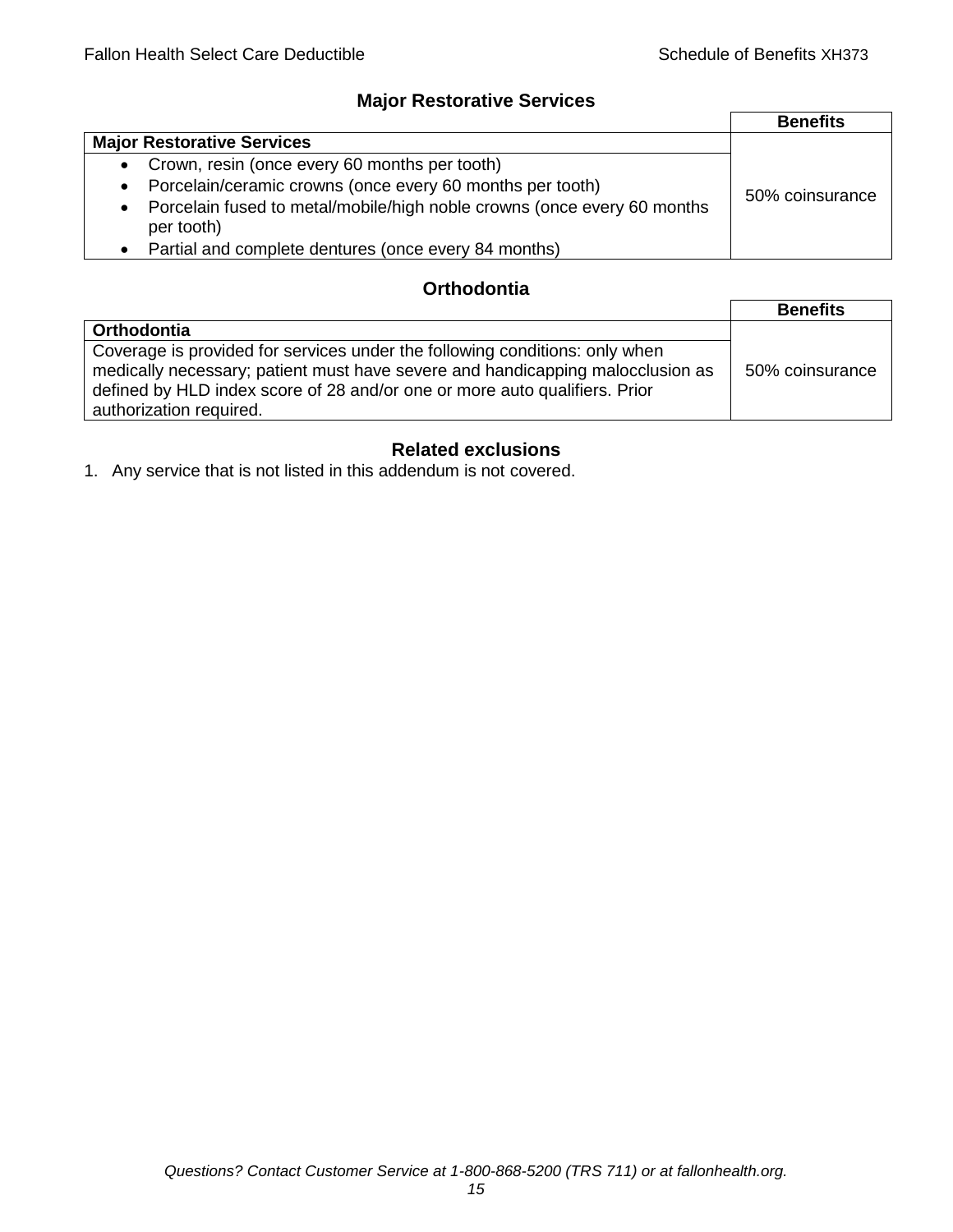## **Addendum Pediatric Vision Services**

#### This addendum is part of your *Member Handbook/Evidence of Coverage*.

This addendum provides you with the cost-sharing that you are responsible for when you get covered pediatric vision care from a plan vision provider for members under the age of 19. For more information about your eye and vision care benefits, including a list of plan vision providers, go to fallonhealth.org or call Customer Service at 1-800-868-5200 (TRS 711).

| Service                                                 | Member cost                         |
|---------------------------------------------------------|-------------------------------------|
| Eye exam                                                |                                     |
| Exam with dilation as necessary, once per calendar year | \$0                                 |
| <b>Frames</b>                                           |                                     |
| One designated set, once per calendar year              | \$0                                 |
| Lenses:                                                 |                                     |
| <b>Standard lenses</b>                                  |                                     |
| Single vision                                           | \$0                                 |
| <b>Bifocal</b>                                          | \$0                                 |
| <b>Trifocal</b>                                         | \$0                                 |
| Lenticular                                              | \$0                                 |
| Progressive lenses                                      |                                     |
| Standard                                                | \$0                                 |
| Premium                                                 | \$0 for first \$120 of retail cost, |
|                                                         | 80% of any additional retail cost.  |
| Lens options                                            |                                     |
| Choice of plastic or glass lenses                       | \$0                                 |
| UV treatment                                            | \$0                                 |
| Tint – includes fashion and gradient tinting, and       | \$0                                 |
| oversized and glass-grey #3 prescription sunglass       |                                     |
| lenses                                                  |                                     |
| Standard plastic scratch coating                        | \$0                                 |
| Standard polycarbonate (kids)                           | \$0                                 |
| Plastic photosensitive lenses                           | \$0                                 |
|                                                         |                                     |
| Other options:                                          |                                     |
| Intermediate vision lenses                              | \$0<br>\$45                         |
| Standard anti-reflective                                | 80% of retail cost                  |
| Photochromic plastic<br><b>Blended segment lenses</b>   | 80% of retail cost                  |
| <b>Polarized lenses</b>                                 | 80% of retail cost                  |
| Premium anti-reflective costing                         | 80% of retail cost                  |
| Ultra anti-reflective coating                           | 80% of retail cost                  |
| Hi-Index lenses                                         | 80% of retail cost                  |
| Other add-ons                                           | 80% of retail cost                  |
| Additional complete pairs of eyewear                    | 60% of retail                       |
|                                                         |                                     |
|                                                         |                                     |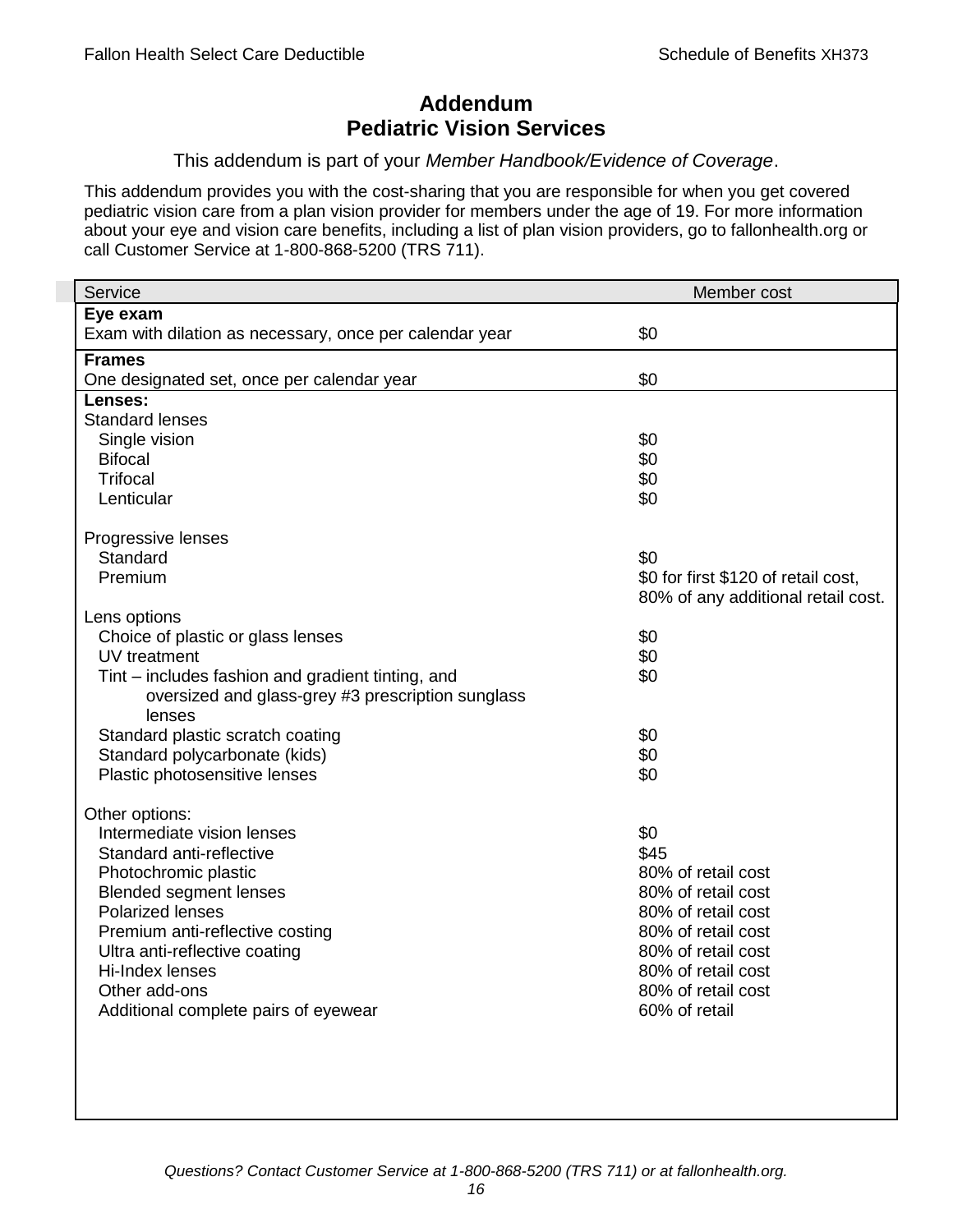| <b>Contact lenses</b><br>One pair of conventional contact lenses, in place of<br>eyeglass lenses                                                                                                                                                                                                                                  | \$0 for first \$150 of retail cost,<br>75% of any additional retail cost. |
|-----------------------------------------------------------------------------------------------------------------------------------------------------------------------------------------------------------------------------------------------------------------------------------------------------------------------------------|---------------------------------------------------------------------------|
| In place of a pair of conventional contact lenses, the<br>member may elect either of the following options:<br>Up to a 6 month supply of monthly or two-week<br>$\bullet$<br>single vision spherical or toric contact lenses<br>Up to a 3 month supply of daily disposable single<br>$\bullet$<br>vision spherical contact lenses | Up to \$55                                                                |
| Standard contact lens fit and follow-up                                                                                                                                                                                                                                                                                           | 10% discount from retail price                                            |
| Premium contact lens fit and follow-up                                                                                                                                                                                                                                                                                            | 85% of retail cost                                                        |
| Additional conventional contact lenses                                                                                                                                                                                                                                                                                            | \$0                                                                       |
| Medically necessary contact lenses, in place of other<br>eyewear                                                                                                                                                                                                                                                                  |                                                                           |
| Low vision services                                                                                                                                                                                                                                                                                                               | \$0                                                                       |
| •One comprehensive low vision evaluation, once<br>every five years, when medically necessary                                                                                                                                                                                                                                      | \$0                                                                       |
| • Follow-up care, four visits in any five year period,<br>when medically necessary<br>• Low vision aids, such as high-power spectacles,<br>magnifiers, and telescopes, once every 24<br>months, when medically necessary                                                                                                          | 25% of retail cost                                                        |
| Additional discounts on vision items are available; see<br>a plan provider or contact the plan for details.                                                                                                                                                                                                                       |                                                                           |

## **Related exclusions**

- 1. Orthoptic or vision training, subnormal vision aids and any associated supplemental testing; Aniseikonic lenses.
- 2. Medical and/or surgical treatment of the eye, eyes or supporting structures.
- 3. Any eye or vision examination, or any corrective eyewear required by a policyholder as a condition of employment; Safety eyewear.
- 4. Services provided as a result of any Workers' Compensation law, or similar legislation, or required by any governmental agency or program whether federal, state or subdivisions thereof.
- 5. Non-prescription lenses and/or contact lenses.
- 6. Non-prescription sunglasses.
- 7. Two pair of glasses in lieu of bifocals.
- 8. Services rendered after the date an insured person ceases to be covered under the policy, except when vision materials ordered before coverage ended are delivered, and the services rendered to the insured person are within 31 days from the date of such order.
- 9. Services or materials provided by any other group benefit plan providing vision care.
- 10. Lost or broken lenses, frames, glasses, or contact lenses will not be replaced except in the next benefit period when vision materials would become available.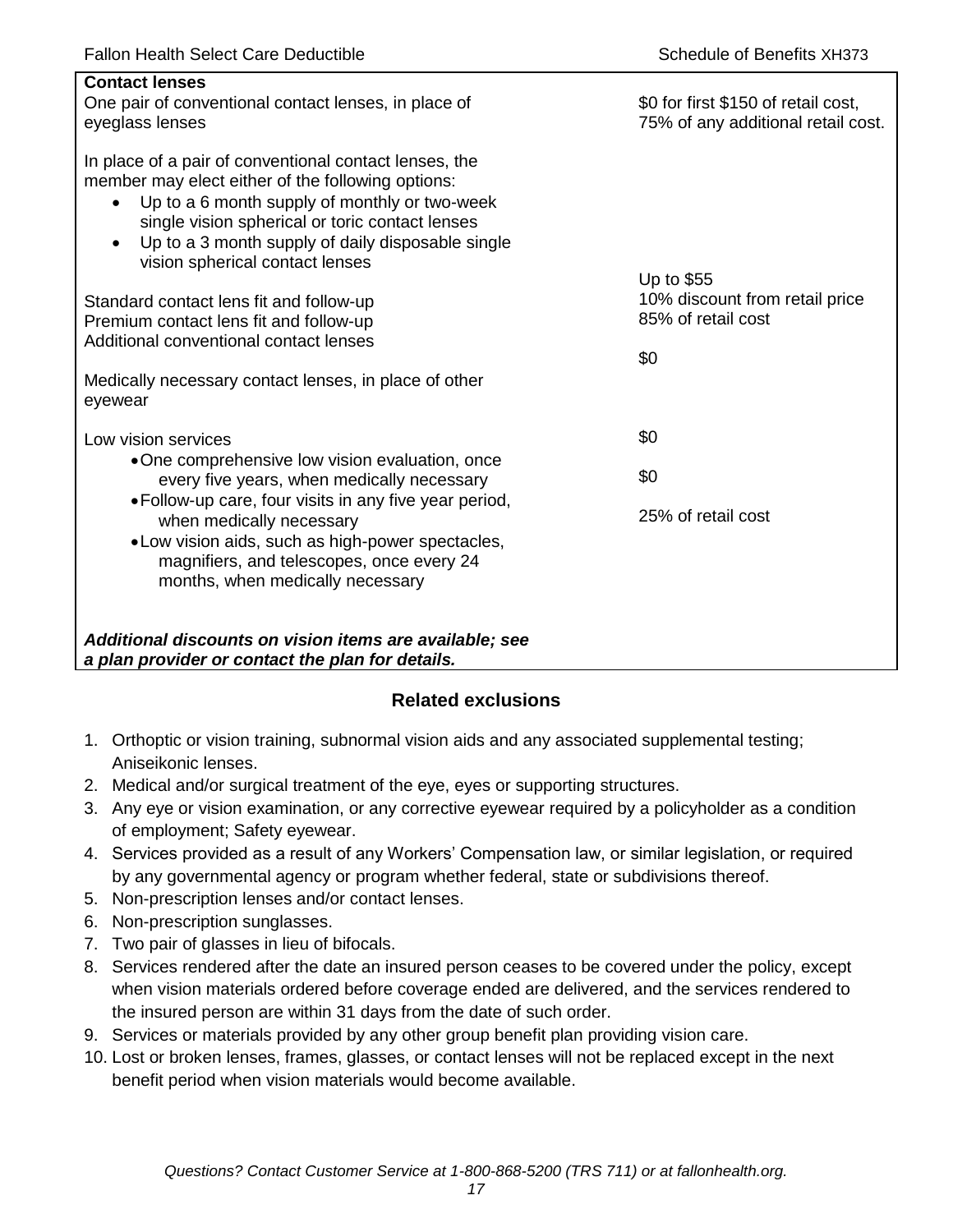# Notice of nondiscrimination

Fallon Health complies with applicable Federal civil rights laws and does not discriminate on the basis of race, color, national origin, age, disability or sex. Fallon does not exclude people or treat them differently because of race, color, national origin, age, disability or sex.

Fallon Health:

- Provides free aids and services to people with disabilities to communicate effectively with us, such as:
	- o Qualified sign language interpreters
	- $\circ$  Written information in other formats (large print, audio, accessible electronic formats, other formats)
- Provides free language services to people whose primary language is not English, such as:
	- o Qualified interpreters
	- o Information written in other languages

If you need these services, contact Customer Service at the phone number on the back of your member ID card, or by email at cs@fallonhealth.org.

If you believe that Fallon Health has failed to provide these services or discriminated in another way on the basis of race, color, national origin, age, disability or sex, you can file a grievance with:

Compliance Director Fallon Health 10 Chestnut St. Worcester, MA 01608

Phone: 1-508-368-9988 (TRS 711) Email: compliance@fallonhealth.org

You can file a grievance in person or by mail, fax or email. If you need help filing a grievance, the Compliance Director is available to help you.

You can also file a civil rights complaint with the U.S. Department of Health and Human Services, Office for Civil Rights, electronically through the Office for Civil Rights Complaint Portal, available at https://ocrportal.hhs.gov/ocr/portal/lobby.jsf, or by mail or phone at:

U.S. Department of Health and Human Services 200 Independence Avenue SW., Room 509F, HHH Building Washington, D.C., 20201

Phone: 1-800-368-1019 (TDD: 1-800-537-7697)

Complaint forms are available at http://www.hhs.gov/ocr/office/file/index.html.

16-735-009 Rev. 01 4/17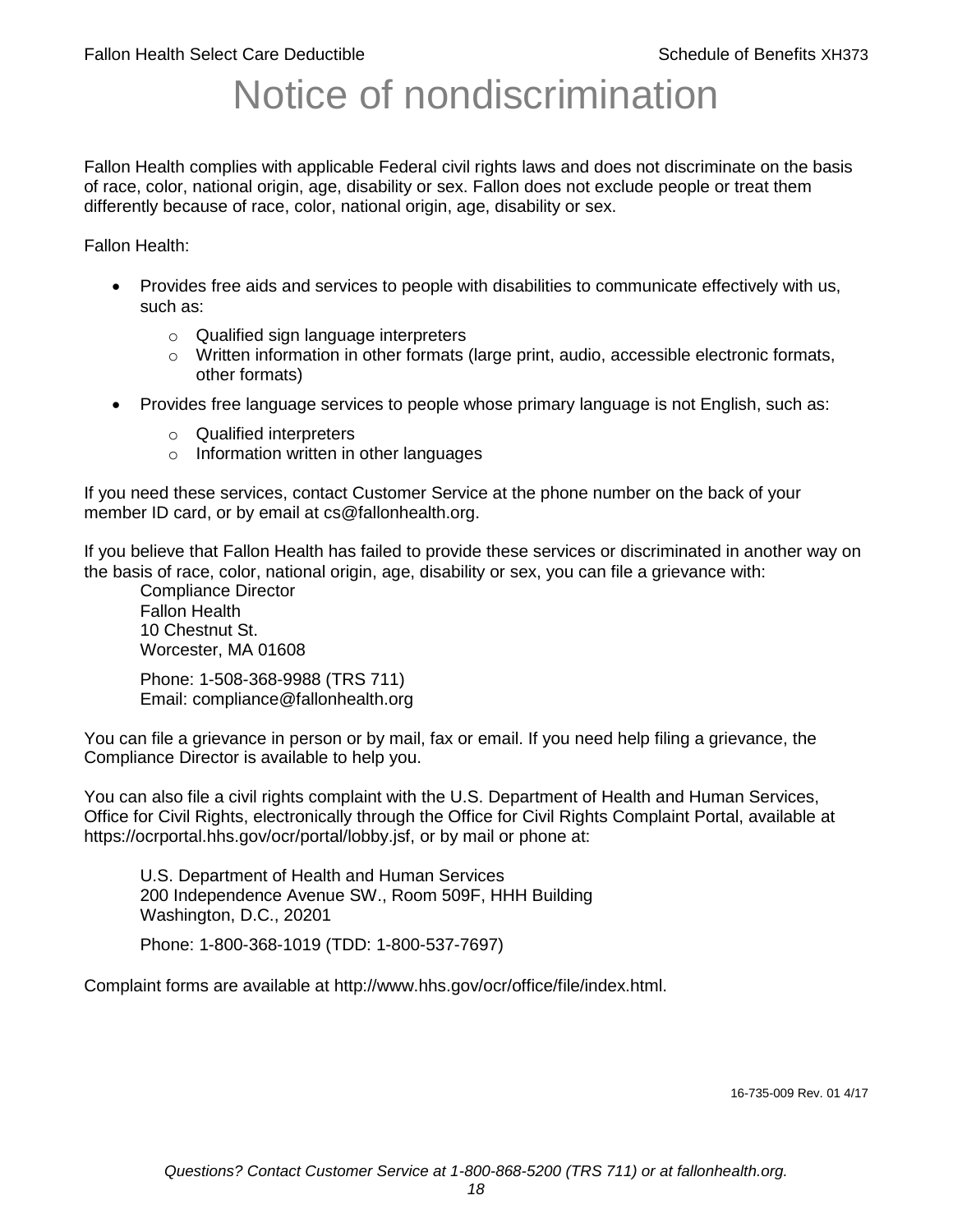# Important!

If you, or someone you're helping, has questions about Fallon Health, you have the right to get help and information in your language at no cost. To talk to an interpreter, call 1-800-868-5200.

#### **Spanish:**

Si usted, o alguien a quien usted está ayudando, tiene preguntas acerca de Fallon Health, tiene derecho a obtener ayuda e información en su idioma sin costo alguno. Para hablar con un intérprete, llame al 1-800-868-5200.

#### **Portuguese:**

Se você, ou alguém a quem você está ajudando, tem perguntas sobre o Fallon Health, você tem o direito de obter ajuda e informação em seu idioma e sem custos. Para falar com um intérprete, ligue para 1-800-868-5200.

#### **Chinese:**

如果您,或是您正在協助的對象,有關於[插入項目的名稱 Fallon Health 方面的問題, 您有權利免費以您的母語得到幫助和訊息。洽詢一位翻譯員, 請撥電話 [在此插入數字 1-800-868-5200.

#### **Haitian Creole:**

Si oumenm oswa yon moun w ap ede gen kesyon konsènan Fallon Health, se dwa w pou resevwa asistans ak enfòmasyon nan lang ou pale a, san ou pa gen pou peye pou sa. Pou pale avèk yon entèprèt, rele nan 1-800-868-5200.

#### **Vietnamese:**

Nếu quý vị, hay người mà quý vị đang giúp đỡ, có câu hỏi về Fallon Health, quý vị sẽ có quyền được giúp và có thêm thông tin bằng ngôn ngữ của mình miễn phí. Để nói chuyện với một thông dịch viên, xin gọi 1-800-868-5200.

#### **Russian:**

Если у вас или лица, которому вы помогаете, имеются вопросы по поводу Fallon Health, то вы имеете право на бесплатное получение помощи и информации на вашем языке. Для разговора с переводчиком позвоните по телефону 1-800-868-5200.

#### **Arabic:**

إن كان لديك أو لدى شخص تساعده أسئلة بخصوص Health Fallon، فلديك الحق في الحصول على المساعدة والمعلومات الضرورية بلغتك من دون اية تكلفة .للتحدث مع مترجم اتصل ب .1-800-868-5200

## **Khmer/Cambodian:**

ប្រសិនបរើអ្នក ឬនរណាម្ននក់ដែលអ្នកកំពុងដែជយ ម្ននសំណួរអ្៎ពី Fallon Health រប, អ្នកម្ននសិេធិេ្រុលជំនួយនិងព័ែ៌ម្នន បៅកនុងភាសា ររស់អ្នក រោយម្ិនអ្ស់រ្ំ ក់ ។ ដររំម្ រនី ិយាយជាម្ួយអ្នក កែប្រ សូ ម្ 1-800-868-5200 ។